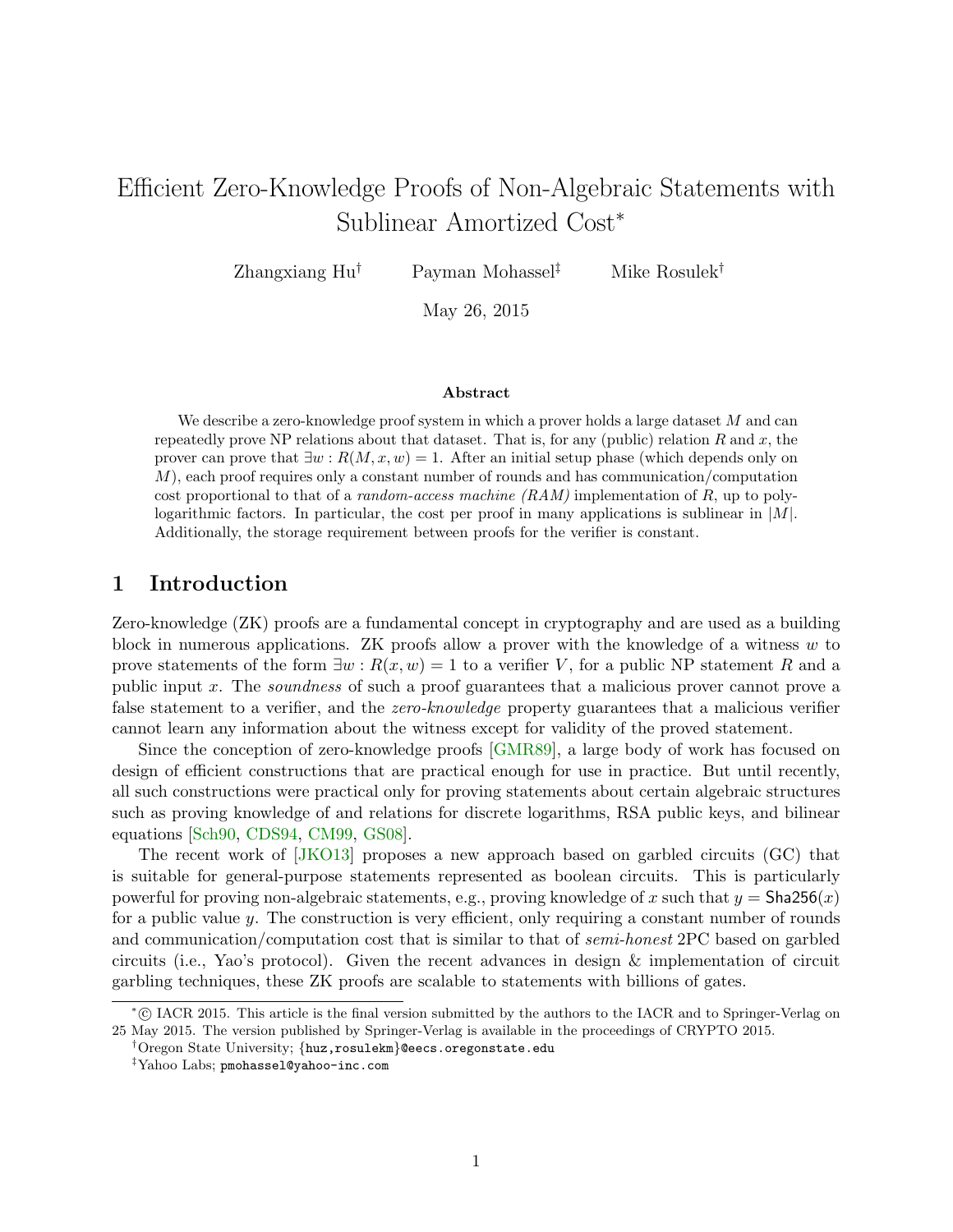Need for ZK Proof of RAM Programs. But the GC-based approach falls short when the statement being proven involves access to a large dataset committed by the prover. For instance, recall the problem solved by *zero-knowledge sets* [\[MRK03\]](#page-17-1): a prover commits to a set S in an initial phase and is later able to prove membership and non-membership statements ( $x \in S$ ,  $x \notin S$ ) for any input x without revealing additional information.

A natural extension is to prove membership for a (possibly private) value  $x$  that satisfies a predicate p without leaking any additional information about x or the set  $S$ . For instance, the prover may need to prove knowledge of an  $x \in S$  where  $\text{Sha256}(x) = y$  for a public y in order to prove inclusion of a password in a password-file. Furthermore, to improve on storage cost, the prover may want to store his set S in a Bloom filter [\[Blo70\]](#page-15-2). This would lead to major storage improvement, especially when considering the inevitable overhead caused by crypto for every bit of memory stored. Now, the prover needs to prove knowledge of an x where  $\text{Sha256}(x) = y$  and where the Bloom filter stores a bit 1 at each of the locations  $H_1(x), \ldots, H_k(x)$  (the  $H_i$ 's are the hash functions associated with the Bloom filter and can be public). Such a statement involves several hash evaluations and memory lookups. More generally, the prover may want to store its data in a data-structure of its own choice and still have efficient tools for proving statements about it.

In all of these scenarios, the statements being proven are naturally expressed as RAM programs whose running time is sublinear in the size of the large dataset. By comparison, directly applying a circuit-based approach (i.e., [\[JKO13\]](#page-16-2)) would involve garbled circuits that are at least linear in the size of the large dataset.

Existing Solutions for RAM-ZK. One can combine the GC-based proof system of [\[JKO13\]](#page-16-2) with the recent garbled RAM constructions  $[LO13, GHL<sup>+</sup>14]$  $[LO13, GHL<sup>+</sup>14]$  $[LO13, GHL<sup>+</sup>14]$  $[LO13, GHL<sup>+</sup>14]$  that directly garble RAM programs as opposed to circuits. But the existing constructions for garbled RAM are not efficient enough for practical use. In particular, one needs to perform cryptographic operations inside the garbled circuits for every step of RAM computation, which is a major bottleneck.

Finally, given that ZK proofs are a special case of secure two-party computation against malicious adversaries (i.e., a malicious 2PC where one party, the verifier, has no input), we can obtain a solution by employing an efficient malicious 2PC for RAM programs [\[AHMR15\]](#page-15-3) and not assigning one party any input. But for statistical security  $2^{-s}$ , such a proof would be a factor of s more expensive than the semi-honest 2PC for the same RAM program, and the number of rounds would also be proportional to the running time of the RAM program.

#### 1.1 Our Contribution

We propose a new solution for zero-knowledge proof of statements of the form  $\exists w : R(M, x, w) = 1$ where R is a RAM program and M is its (large) memory. Here, M is committed upfront by the prover and can in general remain private from the verifier. Our construction is constant-round, and incurs online computation and communication cost that is linear in the running time of the RAM program (upto a polylogarithmic factor), competitive with the best semi-honest 2PC for RAM programs ( $[GKK^+12]$  $[GKK^+12]$ ), and hence sublinear in |M| for many applications of interest. Sublinear-time 2PC is not possible in general when expressing the NP relation as a boolean circuit. Furthermore, in our protocol the verifier maintains only constant storage space between multiple proofs.

Our construction combines an Oblivious RAM [\[GO96\]](#page-16-6) and garbled circuits, but it avoids the use of cryptographic operations inside the garbled circuits as in current garbled-RAM constructions. Unlike previous 2PC constructions based on RAM computation  $(GKK^+12, AHMR15)$ , our construction requires only a constant number of rounds of interaction. We discuss the construction in more detail next.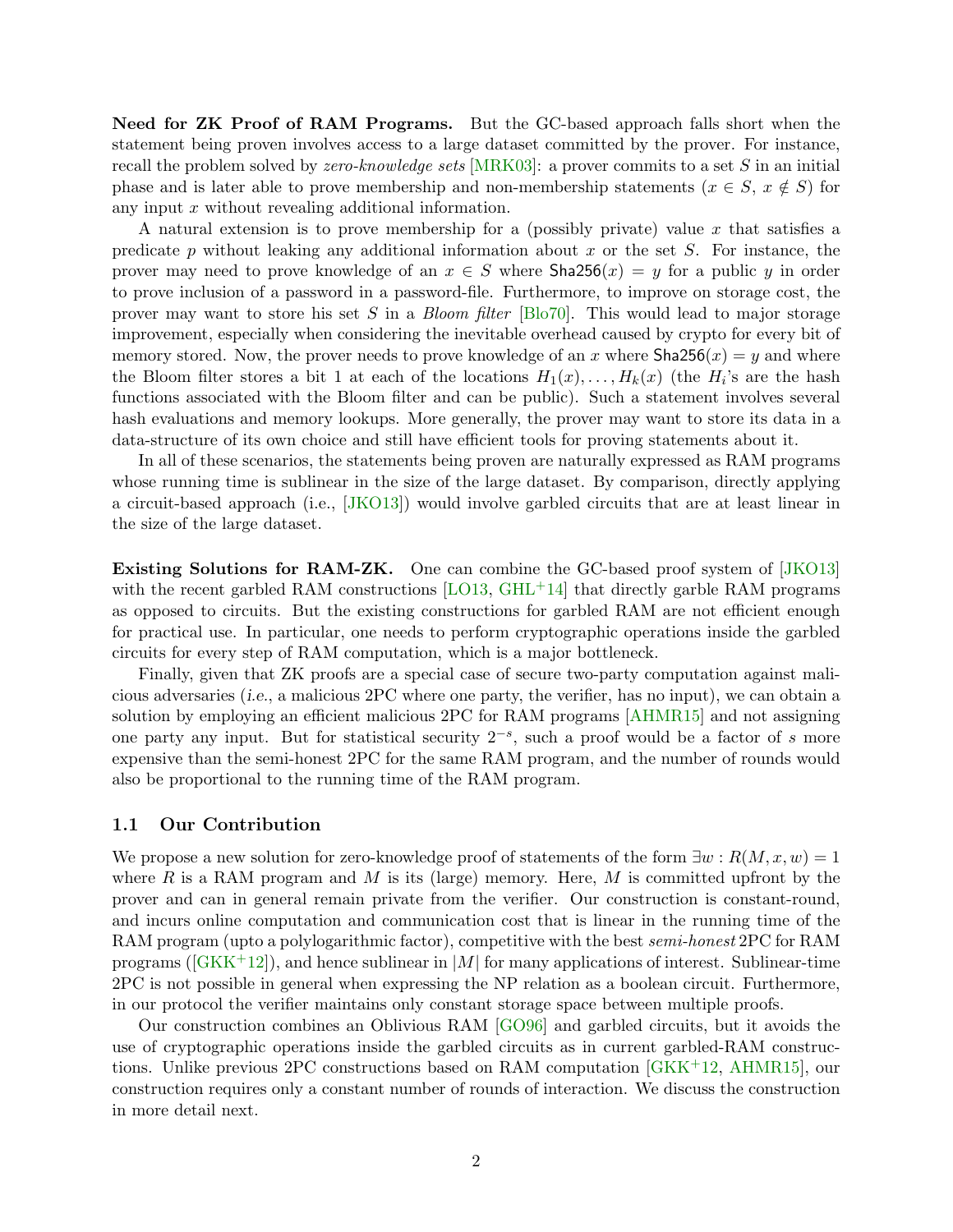# <span id="page-2-1"></span>2 Overview of the Protocol

The JKO protocol. Our starting point is the garbled-circuit-based ZK protocol of [\[JKO13\]](#page-16-2), which we summarize here. To prove a statement  $\exists w : R(x, w) = 1$  (for public R and x), the protocol proceeds as follows:

- 1. The verifier generates a garbled circuit computing  $R(x, \cdot)$ . Using a committing oblivious transfer, the prover obtains the wire labels corresponding to his private input  $w$ . Then the verifier sends the garbled circuit to the prover.
- 2. The prover evaluates the garbled circuit, obtaining a single garbled output (wire label). He commits to this garbled output.
- 3. The verifier opens his inputs to the committing oblivious transfer, giving the prover all garbled inputs. From this, the prover can check whether the garbled circuit was generated correctly. If so, the prover opens his commitment to the garbled output; if not, the prover aborts.
- 4. The verifier accepts the proof if the prover's commitment holds the output wire label corresponding to TRUE.

Security against a cheating prover follows from the properties of the circuit garbling scheme. Namely, the prover commits to the output wire label before the circuit is opened, so the *authenticity* property of the garbling scheme ensures that he cannot predict the true output wire label unless he knows a w with  $R(x, w) = \text{TRUE}$ . Security against a cheating verifier follows from correctness of the garbling scheme. The garbled output of a *correctly generated* garbled circuit reveals only the output of the (plain) circuit, and this garbled output is not revealed until the garbled circuit was shown to be correctly generated.

Note that in this protocol, the prover evaluates the garbled circuit on an input which is completely known to him. This is the main reason that the garbled circuit used for evaluation can also be later opened and checked for correctness, unlike in the setting of cut-and-choose for general 2PC. Along the same lines, it was further pointed out in [\[FNO15\]](#page-16-7) that the circuit garbling scheme need not satisfy the *privacy* requirement of [\[BHR12\]](#page-15-4), only the *authenticity* requirement. Removing the privacy requirement from the garbling scheme leads to a non-trivial reduction in garbled circuit size.

Adapting to the ORAM setting, using constant rounds. We follow roughly the RAM- $2PC$  paradigm of  $[GKK^+12, AHMR15]$  $[GKK^+12, AHMR15]$  $[GKK^+12, AHMR15]$ , with some important differences. Let  $\Pi$  be an Oblivious RAM program with memory  $\widehat{M}$ , that implements  $R(M, x, \cdot)$ .<sup>[1](#page-2-0)</sup> We assume a trusted setup phase in which II's memory  $\widehat{M}$  and state st are initialized from M. The prover learns  $\widehat{M}$ , st, as well as a garbled encoding of these values (i.e., one wire label for each bit of memory  $\&$  state); the verifier specifies the garbled encoding to be used (i.e., both wire labels for each bit). If we follow [\[GKK](#page-16-5)+12, [AHMR15\]](#page-15-3) strictly, we would have both parties repeatedly evaluate the next-memoryaccess circuit of  $\Pi$ , updating memory  $\widehat{M}$ , until it halts. However, this would result in a protocol with one round of interaction for each memory access of Π.

To see how to achieve the same effect in a constant number of rounds, imagine that when executing an ORAM program, the memory access pattern  $\mathcal I$  is known in advance. Then it is possible to express the entire computation in a single circuit. The circuit includes many copies of the RAM program's next-memory-access circuit, but is wired together under the assumption that

<span id="page-2-0"></span><sup>&</sup>lt;sup>1</sup>We use M to refer to the logical RAM memory, and  $\widehat{M}$  to refer to the physical ORAM memory.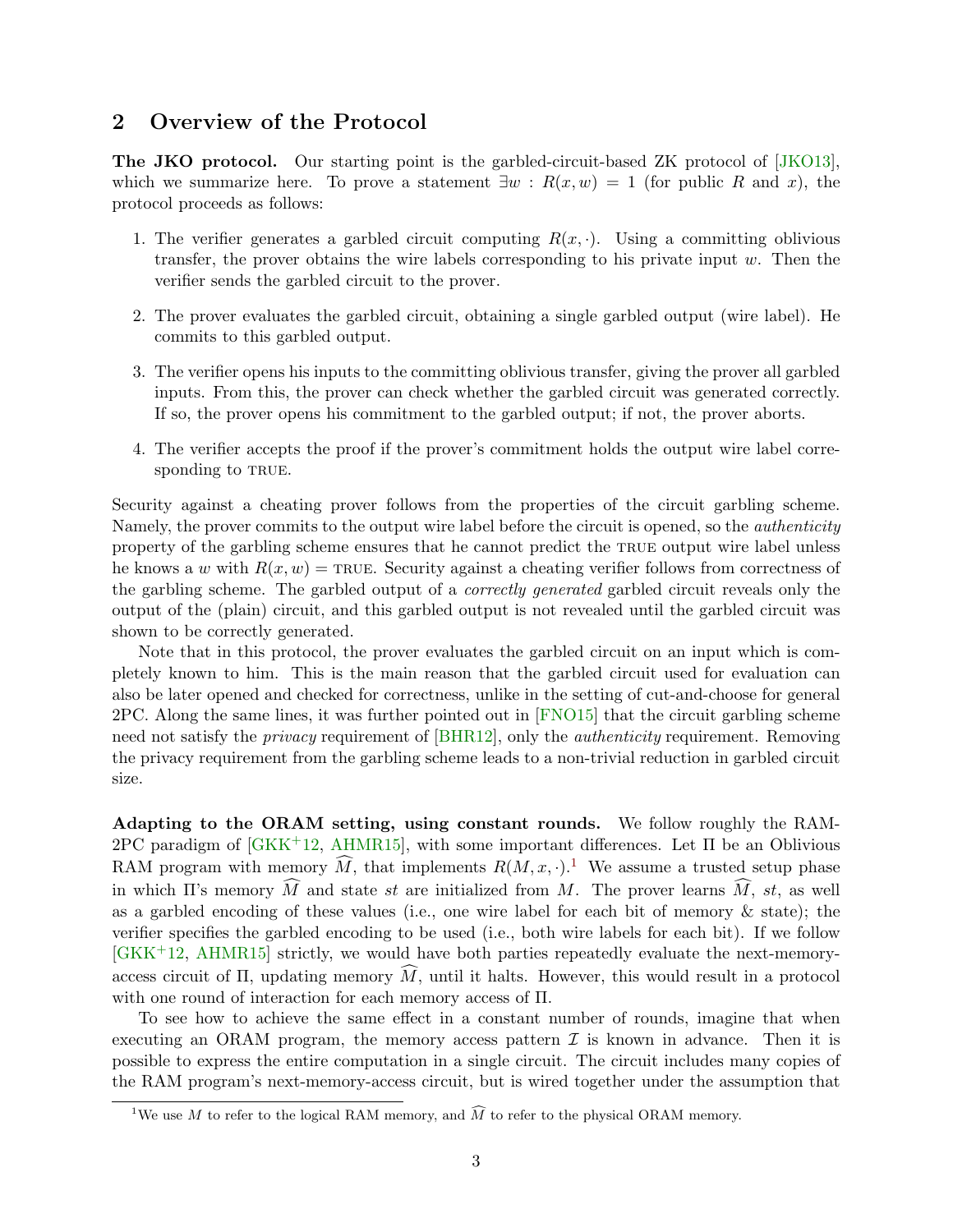the memory accesses will be  $\mathcal I$ . For example, if  $\mathcal I$  says that  $\Pi$  writes to some memory block at time 2, and later reads from the same memory block at time 10, then the memory-output wires of subcircuit copy  $\#2$  will be connected to the memory-input wires of subcircuit copy  $\#10$ , and so on.

We can leverage this optimization in our setting because the prover knows all (plaintext) inputs to Π, including the contents of memory and the ORAM state. Hence, the prover can execute Π locally to determine the complete memory access pattern  $\mathcal I$ . Since  $\Pi$  is an oblivious RAM, its access pattern  $\mathcal I$  leaks no information about the inputs/memory/state, so the prover can safely send  $\mathcal I$ to the verifier. Using  $\mathcal{I}$ , the verifier constructs a *single* garbled circuit  $C_{x,\mathcal{I}}$  as described above. To prevent the prover from lying about the access pattern  $I$ , the circuit recomputes the memory access pattern of  $\Pi$  and compares it to (hard-coded)  $\mathcal{I}$ .

Hence, this setting admits a constant-round solution based on ORAM, but avoiding tools like garbled RAM  $[LO13, GHL^+14]$  $[LO13, GHL^+14]$  $[LO13, GHL^+14]$  $[LO13, GHL^+14]$  which incorporate expensive additional crypto circuitry into the garbled circuits.

**Reusing M to perform many proofs.** We follow the approach of  $[AHMR15]$ , where the prover stores the ORAM memory and ORAM state encoded as wire labels from the various garbled circuits. The idea is that these wire labels can be reused directly as inputs to subsequent circuits, avoiding oblivious transfers for garbled circuit input. However, some modifications are required to adapt this idea to our setting.

After evaluating a garbled circuit, the prover holds a garbled output encoding of ORAM state & memory. The authenticity property of the garbling scheme guarantees that the prover knows at most one valid label per wire. As soon as the garbled circuit is opened, however, the prover learns both labels for each wire and authenticity is lost. The output wire labels are no longer useful for input to subsequent circuits, as the prover can now feed arbitrary garbled state/memory into subsequent garbled circuits. We need a mechanism to restore authenticity on all wire labels that may be later used (this includes the ORAM internal state as well as all memory locations that are read or written by the garbled circuit).

Say the two wire labels on some output wire are  $y_0$  and  $y_1$ , and that the prover knows only  $y<sub>b</sub>$ . Let us call  $y<sub>0</sub>$  and  $y<sub>1</sub>$  the *temporary* wire labels, since they will soon be discarded. The verifier chooses a random function h from a strongly universal hash family. Just before the garbled circuit is opened (clobbering wire-label authenticity), the parties perform a private function evaluation (PFE), where the prover gives  $y_b$ , the verifier gives h, and the prover learns  $h(y_b)$ . After the PFE, the garbled circuit can be opened, revealing  $y_0$  and  $y_1$ .

Define  $y'_0 = h(y_0)$  and  $y'_1 = h(y_1)$  to be the *permanent* wire labels for this wire. At the time of the PFE, the prover could not have guessed  $y_{1-b}$ , and so learned the output of h on some point that was not  $y_{1-b}$ . From strong universality of h, even if  $y_{1-b}$  is later revealed,  $y'_{1-b} = h(y_{1-b})$  is still random from the prover's point of view. Hence the PFE "transfers" the authenticity guarantee from the temporary wire labels  $y_0, y_1$  to the permanent ones  $y'_0, y'_1$ , preserving authenticity even after both of  $y_0, y_1$  are revealed. Hence,  $y'_0, y'_1$  are safe to use as input wire labels to a subsequent garbled circuit. We emphasize that all wire labels are used only in a single garbled circuit — we use the term "permanent" since these wire labels will be the long-term representation of the RAM program's memory between proof instances. (It may be many proof instances before a particular block of memory is next accessed.)

For technical reasons, the PFE needs to be committing with respect to the input  $h$  (so that the verifier can later "open" the h that was used). We suggest two efficient instantiations of committing-PFE for strongly universal families: one based on oblivious linear function evaluation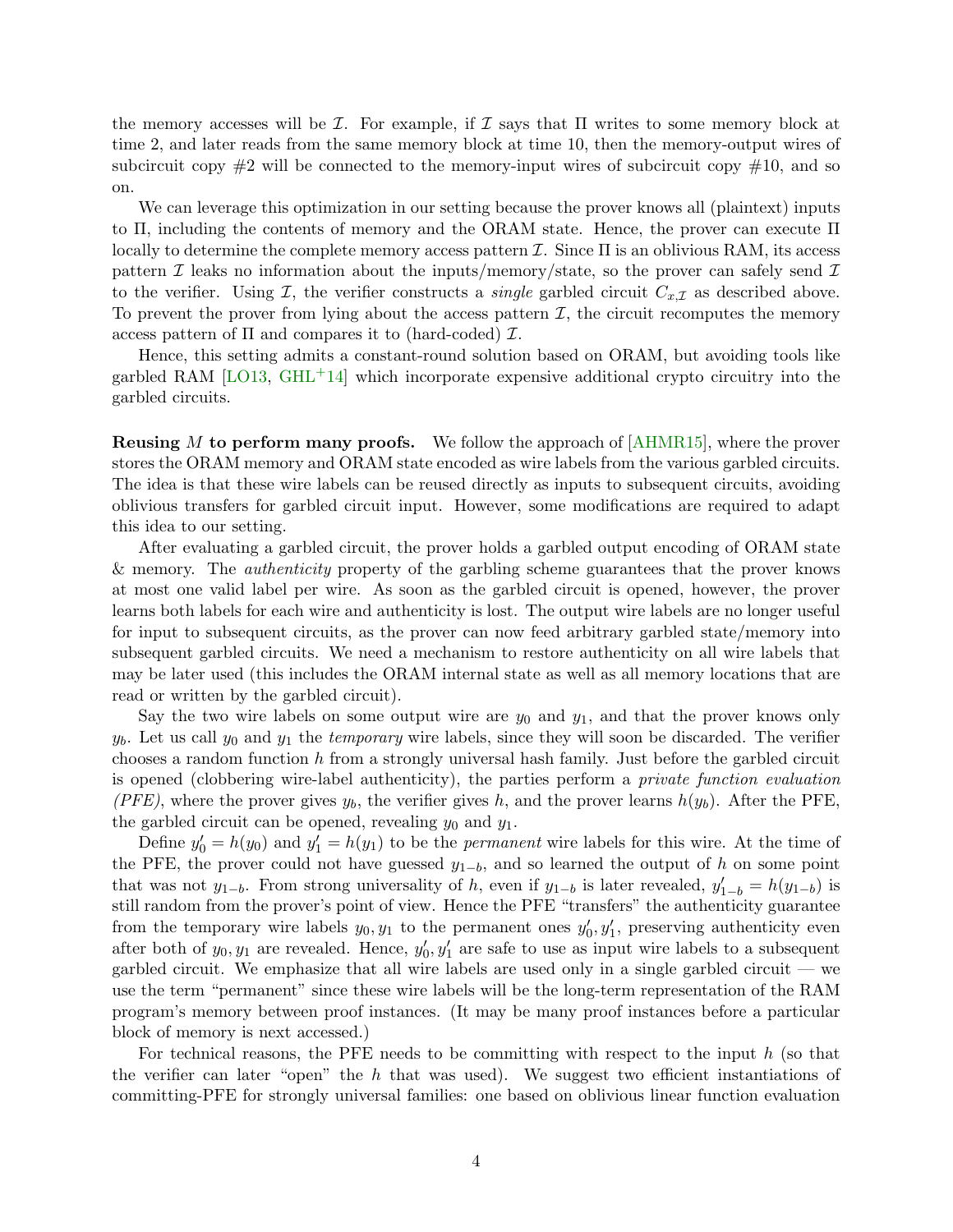(OLFE) [\[WW06\]](#page-17-2) and one based on the string-select variant of OT presented in [\[KK12\]](#page-16-8).

Note that all the PFE instances can be run in parallel hence, maintaining the constant round complexity of the overall protocol.

Eliminating the verifier's storage requirement. As described so far, the verifier is required to keep track of two wire labels for each bit of  $M$ , at all times. We can decrease this burden somewhat by letting the verifier derive these wire labels from a PRF. Let s be a seed to a PRF. For simplicity, suppose a wire label encoding truth value b on the j<sup>th</sup> bit of the *i*th memory block, last accessed at time t, is chosen as  $PRF(s, i||j||t||b)$ . In the actual protocol, the choice of wire labels is slightly more complicated.

Using this choice of wire labels, the verifier need only remember the last-access time of each block of M. However, this is still storage proportional to  $|M|$ . To reduce the storage even further, we "outsource" the maintenance of these last-access times to the prover. Let  $T[i]$  denote the lastaccess time of block  $i$ . We let the prover store the array  $T$  authenticated by a Merkle tree for which the verifier remembers only the root node.<sup>[2](#page-4-0)</sup>

Whenever the verifier is about to garble a circuit, he must be reminded of  $T[i]$  for each memory block i to be read by the RAM in its computation. We make the prover report each such  $T[i]$  to the verifier, authenticating each value via the Merkle tree. The ORAM circuit performs some reads & writes in  $\hat{M}$ , so T and the Merkle tree are updated accordingly, for each memory block that was accessed. Note that all accesses to the Merkle tree are done at the same time (in parallel), and similarly for the updates at the end of the execution.

Overall, accessing/updating the authenticated array T adds polylogarithmic (in  $|\tilde{M}|$ ) communication/computation overhead and only a small constant number of rounds to the protocol. Instead of remembering two wire labels for each bit of  $\widehat{M}$ , the verifier need now remember only a PRF seed and the root of a Merkle tree.

### 3 Preliminaries

Throughout the paper, we let  $k \in \mathbb{N}$  be the security parameter. We say a function  $\epsilon : \mathbb{N} \to [0,1]$ is negligible if for any polynomial p, there exists a large enough  $k'$  such that for all  $k > k'$ ,  $\epsilon(k) < 1/p(k)$ . Also, for a integer n, we define  $[n] = \{1, 2, \ldots, n\}$ .

### 3.1 ZK Proofs & Other Standard Functionalities

Here we define the variant of ZK proofs that we achieve, as well as other standard ideal functionalities used in our protocol.

**Zero-knowledge proofs:** Roughly speaking, a zero-knowledge proof is an interactive protocol in which a party  $P$  (the prover) can prove to another party  $V$  (the verifier) that some NP statement x is true by using a valid witness w, leaking no information about w (except that the statement x is true).

More precisely, for any language  $\mathcal{L} \in \mathsf{NP}$  with some binary relation  $\mathcal{R}_{\mathcal{L}}$ , for all valid instances  $x \in \mathcal{L}$ , there exists a string w such that  $\mathcal{R}_{\mathcal{L}}(x, w) = 1$ . Otherwise, if  $x \notin \mathcal{L}$ , then for all string w we have  $\mathcal{R}_{\mathcal{L}}(x, w) = 0$ .

The ideal functionality  $\mathcal{F}_{ZK}^{\mathcal{R}}$  is defined in figure [1,](#page-5-0) which allows for many proofs to reference a common (secret) value M.

<span id="page-4-0"></span><sup>&</sup>lt;sup>2</sup>More generally,  $T$  can be stored in any authenticated data structure that provides small storage for the verifier.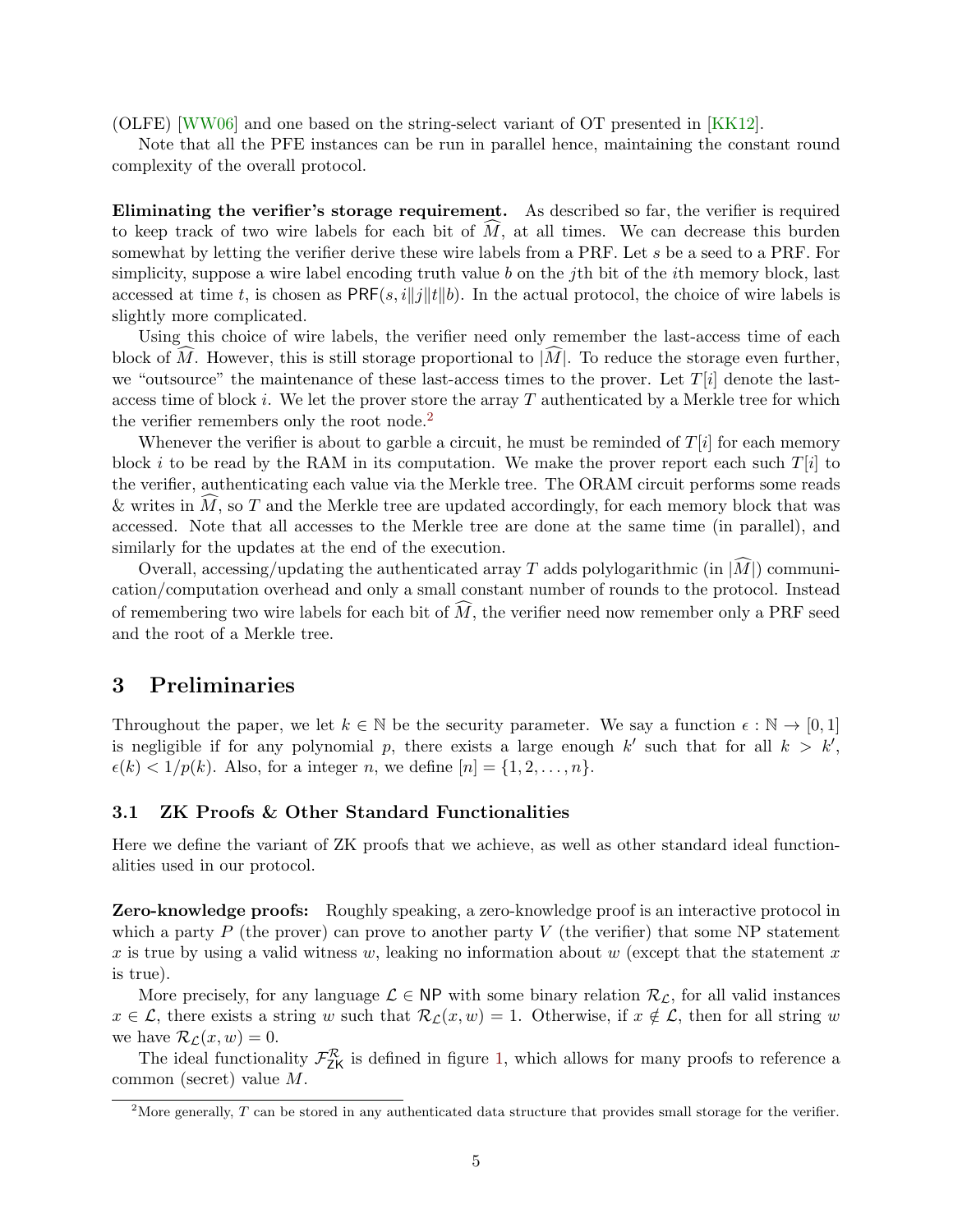- $\mathcal{F}_{ZK}^{\mathcal{R}}$  is parametrized by a relation  $\mathcal{R}$ . It involves two parties: a prover P and a verifier V.
	- Setup: On input (INIT, M) from P, if no previous INIT command has been given, then  $\mathcal{F}_{\mathsf{ZK}}^{\mathcal{R}}$ stores M internally.
	- Proof: On input (PROVE, sid, x, w) from P, if  $\mathcal{R}(M, x, w) = 1$ , output (ACCEPT, sid, x) to  $V.$

<span id="page-5-0"></span>Figure 1: Ideal functionality  $\mathcal{F}_{\text{ZK}}^{\mathcal{R}}$  for zero-knowledge proofs of NP-relation  $\mathcal{R}$ 

Let  $M$  denote the space of valid messages.  $\mathcal{F}_{com}$  receives input from party P and sends output message to party  $V$ . It consists of two phases: Commit and Open.

- Commit: On input (COMMIT, m) from P with  $m \in \mathcal{M}$ , if there is no value m already stored in memory, then  $\mathcal{F}_{com}$  stores m internally and outputs COMMITTED to party V.
- Open: On input OPEN from P, if value m exists in memory, then  $\mathcal{F}_{\text{com}}$  outputs (OPENED, m) to party  $V$ .

<span id="page-5-1"></span>Figure 2: Ideal functionality  $\mathcal{F}_{\text{com}}$  for commitment

- Initialization:  $\mathcal{F}_{\text{etc}}$  takes private input E (an  $m \times 2$  array) from party V and the private input  $\sigma \in \{0,1\}^m$  from party P, then stores  $(E,\sigma)$  internally and output COMMITTED.
- Transfer: On command TRANSFER from V,  $\mathcal{F}_{\text{otc}}$  sends (TRANSFERRED,  $E|_{\sigma}$ ) to P.
- <span id="page-5-2"></span>• Open: On command OPEN from  $V$ ,  $\mathcal{F}_{\text{etc}}$  sends (OPENED, E) to P.

Figure 3: Ideal functionality  $\mathcal{F}_{\text{otc}}$  for committing oblivious transfer. Notation  $E|_{\sigma}$  is defined in Section [3.4.](#page-8-0)

- Initialization: On input (INIT, N) from party V,  $\mathcal{F}_{Aut}$  initialize an array T of size N. For each  $T[i], i \in \{1, ..., N\}$ , set  $T[i] = 0$ .
- Update: On input (UPDATE, id, data) from party V, set  $T(id] = data$  and output (UPDATED,  $id, data$ ) to both parties.
- Open: On input (ACCESS, id) from party V, where  $id \in \{1, ..., N\},\$  $(\text{ACCESSED}, id, T(id])$  to V.

<span id="page-5-3"></span>Figure 4: Ideal functionality  $\mathcal{F}_{\text{Aut}}$  for authenticated array access.

**Commitment:** The commitment functionality  $\mathcal{F}_{com}$  is described in Figure [2.](#page-5-1) It allows a party to commit to a secret value at one time and reveal that value at a later time.

Committing Oblivious Transfer: The definition of committing oblivious transfer was first given by Kiraz and Schoenmakers [\[KS06\]](#page-16-9). In the general OT protocol, party V inputs a description of wire labels E and party P has input  $\sigma$ . After running oblivious transfer, P receives a garbled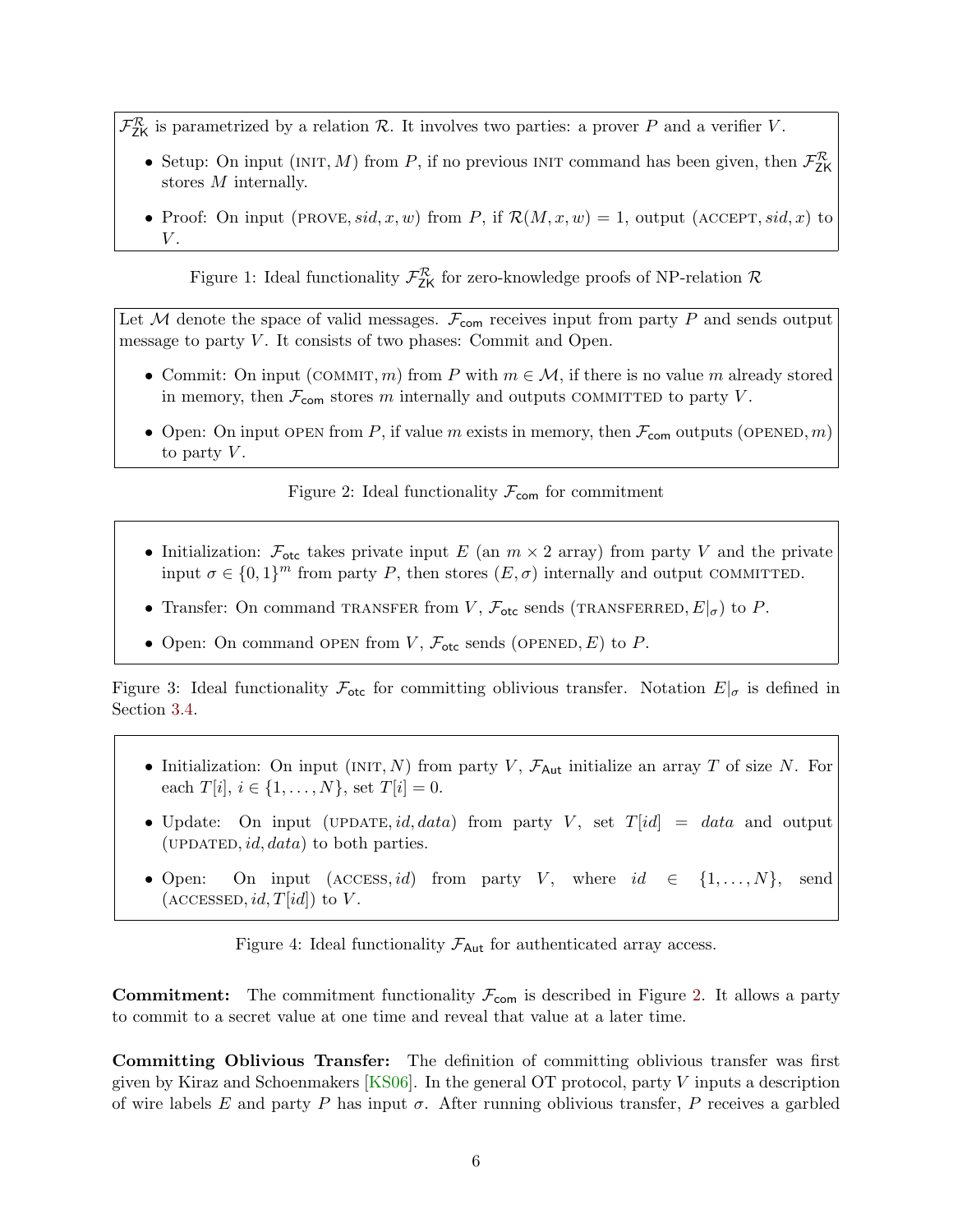$\mathcal{F}_{\text{cpfe}}$  is parametrized by a class of functions  $\mathcal{H}$ , with each  $h \in \mathcal{H}$  having a common domain A.

- Evaluation: On input  $h \in \mathcal{H}$  from party V and input  $x \in A$  from party P, give output  $h(x)$ to party  $P$ . Remember  $h$  internally.
- Open: On input OPEN from party V, give output h to party  $P$ .

<span id="page-6-0"></span>Figure 5: Ideal functionality  $\mathcal{F}_{\text{cpfe}}$  for committing private function evaluation.

encoding of  $\sigma$  under the encoding E. See Section [3.4](#page-8-0) for more details about the wire-label syntax used in the figure. The "committing" aspect of committing  $\overline{OT}$  allows party V to reveal E at a later time. The ideal functionality  $\mathcal{F}_{\text{otc}}$  is defined in Figure [3.](#page-5-2)

**Authenticated Array:** The functionality  $\mathcal{F}_{\text{Aut}}$  in Figure [4](#page-5-3) simply provides storage of an array, in which the party  $V$  has control over modifications. Such a functionality becomes interesting in our setting when it is realized by a protocol with minimal (constant) storage for party  $V$ . A simple approach is to use an authenticated Merkle-tree, with  $V$  storing only the root of the tree.

#### 3.2 Committing Private Function Evaluation (of a Strongly Universal Family)

Private function evaluation (PFE) takes input h (a function) from a sender, input x from a receiver, and gives output  $h(x)$  to the receiver. We define and use a committing variant of PFE in which the sender can later reveal the h that was used. The formal description is given in Figure [5.](#page-6-0)

In our final protocol, we require committing PFE supporting a **strongly universal** class  $\mathcal{H}$  of functions. Suppose each function h in H is of the form  $h : A \to B$ . Then H is strongly universal if for all distinct  $a, a' \in A$  and all (possibly equal)  $b, b' \in B$ ,

$$
\Pr_{h \leftarrow \mathcal{H}}[h(a) = b \mid h(a') = b'] = 1/|B|
$$

Below we suggest several efficient choices for PFE of strongly universal families:

**Using 1-out-of-2 OT:** Let X be an  $n \times 2$  matrix of length-m strings. For such an X, define the function  $h_X: \{0, 1\}^n \to \{0, 1\}^m$  via:

$$
h_X(z) = \bigoplus_{i=1}^n X_{i,z_i}
$$

Then the class  $\mathcal{H} = \{h_X \mid X \in (\{0,1\}^m)^{n \times 2}\}\$ is strongly universal.

A simple protocol for private function evaluation of  $H$  uses standard 1-out-of-2 oblivious transfer (of strings) in the following way: For  $i = 1$  to n, the sender gives input  $X_{i,0}$  and  $X_{i,1}$  as input to an instance of OT. The receiver gives input  $z_i$  and obtains  $r_i = X_{i,z_i}$ . Finally the receiver outputs  $r_1 \oplus \cdots \oplus r_n$ .

Technically, this protocol is *not* a secure PFE for the family  $H$ , because the receiver learns more than  $h_X(z)$ . In particular, the receiver learns various  $X_{i,z_i}$  values. However, the protocol suffices for our needs, by considering slightly relaxed definitions. Let  $H$  be a family of pairs of functions. We write  $(h, \hat{h}) \in \mathcal{H}$ , where  $h : A \to B$  and  $\hat{h} : A \to \hat{B}$ . Then we say that H is **modified strongly** universal if for all distinct  $a, a' \in A$  and all (possibly equal)  $b \in B$ ,  $\hat{b}' \in \hat{B}$ :

$$
\Pr_{(h,\widehat{h}) \leftarrow \mathcal{H}} [h(a) = b \mid \widehat{h}(a') = \widehat{b}'] = 1/|B|
$$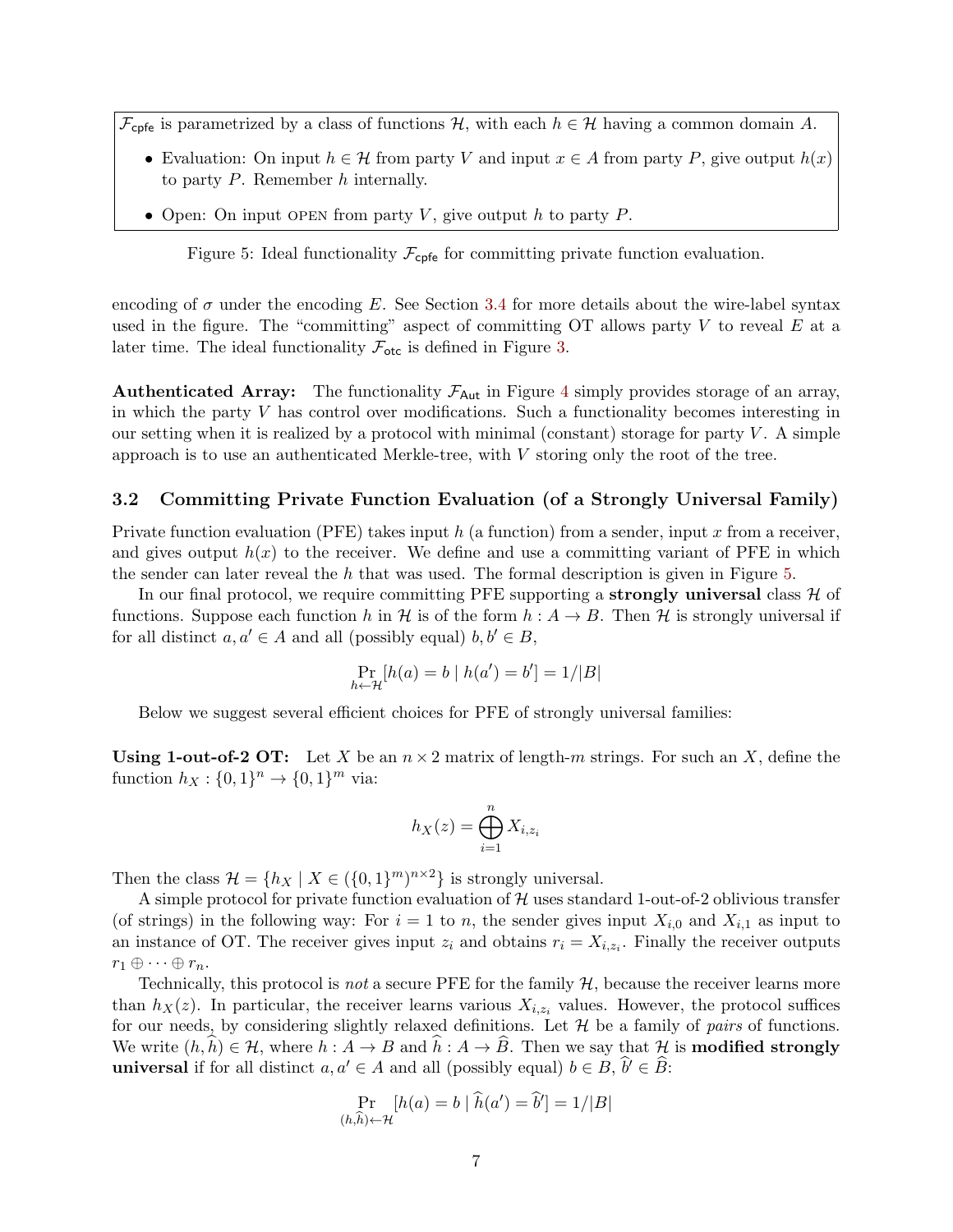The family  $\mathcal{H} = \{h_X\}$  we described above satisfies this definition, taking  $h_X(z) = (X_{1,z_1}, \ldots, X_{n,z_n})$ . That is, the value of  $h_X(z')$  is distributed uniformly even after fixing the output of  $\hat{h}_X(z)$  for  $z \neq z'$ .

Then the protocol just described is secure for a variant of Figure [5](#page-6-0) in which an adversarial receiver obtains not  $h(x)$  but  $h(x)$ . It should be clear that such a modified functionality suffices for our eventual usage of  $\mathcal{F}_{\text{cpfe}}$  when the family H is modified strongly universal. For simplicity we write our eventual ZK protocol in terms of the simpler  $\mathcal{F}_{\text{cofe}}$  defined in Figure [5.](#page-6-0)

Furthermore, when the underlying OT protocol is a committing OT, then the PFE protocol is also committing in a natural way (with the sender revealing all committed-OT inputs). We note that this protocol is essentially the "string-select oblivious transfer" protocol of [\[KK12\]](#page-16-8) but without the final verification step which is not needed here.

Using OLFE: In a finite field F, the class of functions of the form  $x \mapsto ax + b$  is strongly universal (with  $a, b \in \mathbb{F}$ ). A private function evaluation for this class therefore accepts  $a, b \in \mathbb{F}$  from the sender,  $x \in \mathbb{F}$  from the receiver, and gives output  $ax + b$  to the receiver. Such a functionality is already known by the name of oblivious linear function evaluation (OLFE or OLE) [\[WW06\]](#page-17-2).

The state of the art for malicious-secure OLFE is due to the general protocol of Ishai, Prab-hakaran, and Sahai [\[IPS09\]](#page-16-10) for evaluating arithmetic circuits in the OT-hybrid model. Since OLFE can be represented by an arithmetic circuit with just 2 gates, their construction yields an OLFE protocol with (amortized) constant number of field elements communicated per OLFE and computation roughly  $O(\log k)$  field operations per OLFE.

The general construction of [\[IPS09\]](#page-16-10) combines an outer MPC protocol among imaginary parties and an inner 2PC protocol between the real parties. It is easy to see that if the inner protocol is committing, so is the overall protocol.

### 3.3 Oblivious RAM program

Oblivious RAM (ORAM) programs were first introduced by Goldreich & Ostrosvsky [\[GO96\]](#page-16-6). ORAM allows a client to hide its access pattern and data to the server. In this work we freely identify a RAM program  $\Pi$  with its deterministic *next-instruction* circuit. We use M to represent the logical memory of a RAM program and  $M$  to indicate the physical memory array in Oblivious RAM program. We consider all memory to be split into **blocks**, where  $M[i]$  denotes the *i*th block of M.

Without loss of generality, we assume that the RAM program is deterministic. Although constructions of oblivious RAM require randomness, we can allow the prover to provide that randomness as part of the witness w. Thus, we think of w as  $w = w_{\text{real}} || r$ , where  $w_{\text{real}}$  is the actual witness to the statement and  $r$  is randomness used by the ORAM. An honest prover will choose  $r$  uniformly so that the ORAM memory access sequence hides private information. Allowing a corrupt prover to choose r does not compromise soundness in practical ORAM constructions (e.g.,  $[SvDS+13]$  $[SvDS+13]$ ) it only affects the probability of an overflow error event (in which case we can have the ORAM circuit output false).

Let the next-instruction circuit Π have syntax:

$$
(inst, st, block) \leftarrow \Pi(st, \Sigma, block)
$$

where  $\Sigma$  is external input, st is the ORAM state, block is the memory blocks and inst represents a RAM memory access instruction, which must have one of the following forms:  $(READ, i)$ ,  $(WRITE, i)$ , or (HALT,  $z$ ), where i is the index of a memory block.

The execution of an ORAM program  $\Pi$  on input  $(x, w)$  using memory  $\widehat{M}$  is as follows: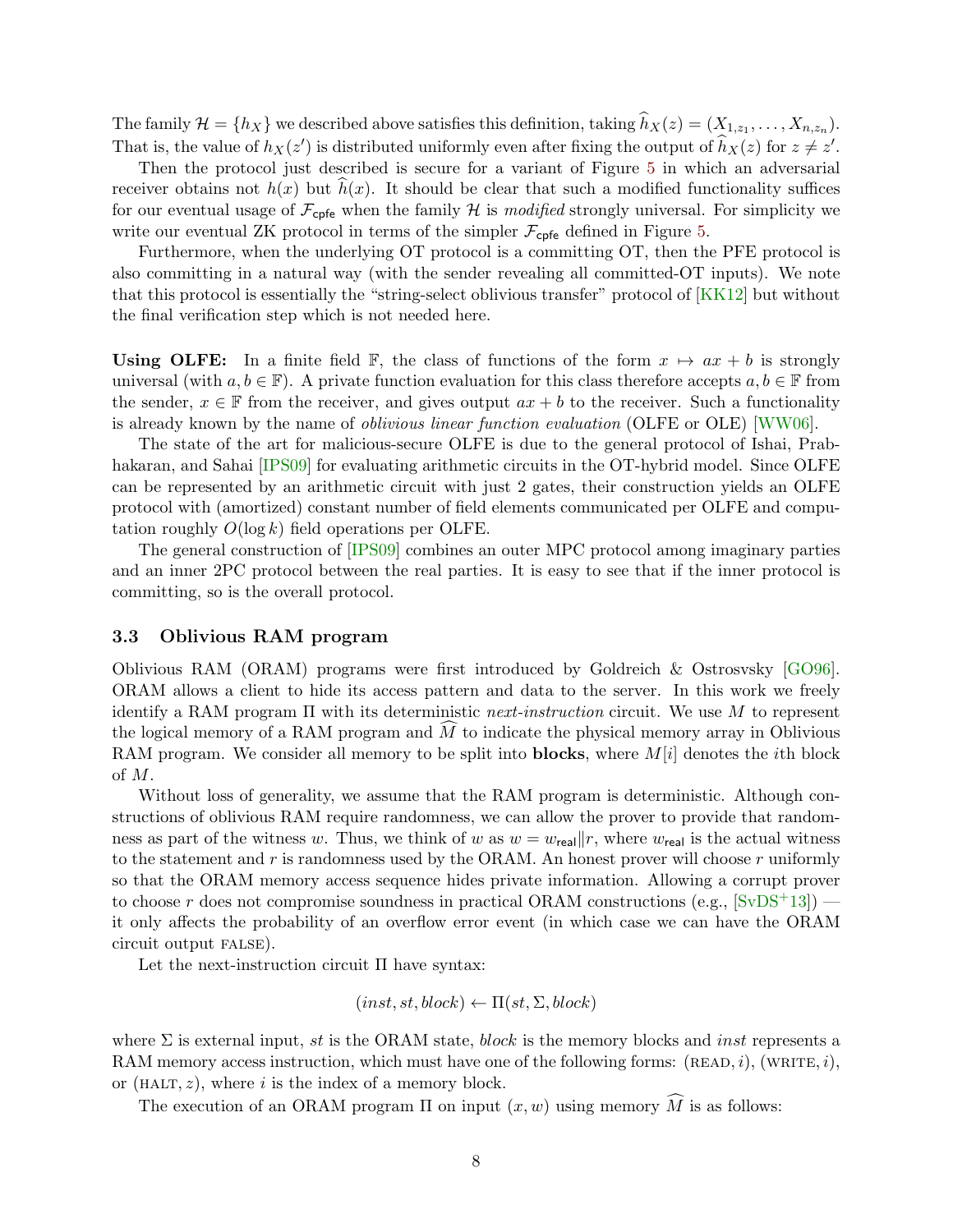$\text{RAMEval}(\Pi, \widehat{M}, (x, w), st)$  $\tau := \emptyset$  $(inst, st, block) := \Pi(st, (x, w), \bot)$ do until inst has the form (HALT, TRUE):  $block := [if \; inst = (READ, id) \; then \; M [id] \; else \; \perp]$  $(inst, st, block) := \Pi(st, \bot, block)$ if  $inst = (WRITE, id)$  then  $\widehat{M}[id] := block$  $\mathcal{I} := \mathcal{I} \parallel inst$ output  $\mathcal I$ 

Note that we have RAMEval output the access sequence  $\mathcal{I}$ . We say  $\mathcal{I}$  is an accepting access sequence if the last instruction in  $\mathcal I$  is (HALT, TRUE).

We assume a function Initialize with syntax:

$$
(\widehat{M}, st) \leftarrow \textsf{Initialize}(1^k, M)
$$

This function returns the initial value of st and also the initialized physical memory array  $\widehat{M}$ encoding the logical memory M.

The security definition of an oblivious RAM program Π requires that the memory access sequence  $\mathcal I$  does not leak information about the data set M or witness  $w_{\text{real}}$ . More formally:

**Definition 1.** We say that  $\Pi$  is a secure **ORAM** if there exists an efficent S such that, for all  $M$ , all  $(\widehat{M}, st) \leftarrow$  Initialize $(1^k, M)$ , all  $(x, w_{\text{real}})$  such that  $\mathcal{R}(M, x, w_{\text{real}}) = 1$  and for all PPT  $\mathcal{A},$ the following difference:

$$
\left| \Pr[\mathcal{A}(\mathcal{S}(1^k,|\widehat{M}|,x)=1] - \Pr_r[\mathcal{A}(RAMEval(\Pi,\widehat{M},(x,w_{\textit{real}}||r),st))=1] \right|
$$

is negligible in k.

Any RAM program can be converted into an oblivious one satisfying our definitions, using standard constructions [\[SvDS](#page-17-3)+13, [CP13\]](#page-16-11). Note that  $\mathcal I$  (the output of RAMEval) contains only the memory locations and not the contents of memory. Hence, we do not require the ORAM construction to encrypt/decrypt memory contents.

#### <span id="page-8-0"></span>3.4 Garbling Scheme

We assume some familiarity with standard constructions of garbled circuits. We employ the abstraction of garbling scheme [\[BHR12\]](#page-15-4) introduced by Bellare et al. , but we use a slightly different syntax for our needs.

We represent a set of wire labels on m wires via a  $m \times 2$  array W. For each wire i,  $W[i, 0] \in \{0, 1\}^k$ and  $W[i, 1] \in \{0, 1\}^k$  are two wire labels that encode FALSE and TRUE, respectively. For a truth value x, the corresponding wire labels are defined as  $W|_{x} = (W[1, x_1], \ldots, W[m, x_m])$ .

Our protocol adopts the idea of [\[MGFB14,](#page-17-4) [AHMR15\]](#page-15-3) of re-using wire labels between different garbled circuits. We require somewhat different syntax for the garbling scheme in order to facilitate this reuse.

For our purposes, a garbling scheme consists of the following algorithms:

•  $\mathsf{Gb}(1^k, f, E, D) \to F$ . Takes as input a boolean circuit f, descriptions of input wire labels E and output wire labels  $D$ , and outputs a garbled circuit  $F$ .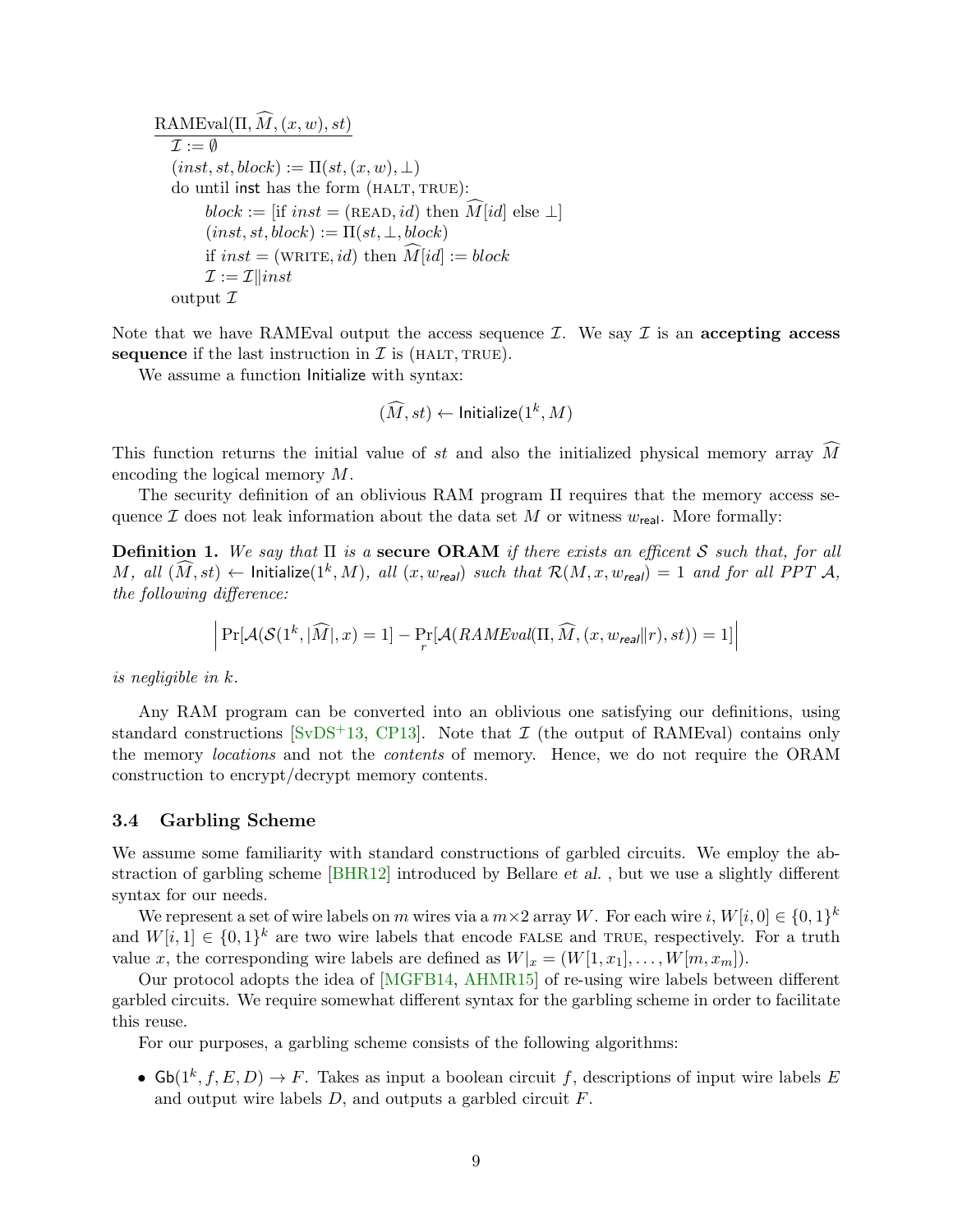- En $(E, x) \to X = E|_x$ . Takes as input description of input wire labels E, a plaintext input x and outputs a garbled input X. In our schemes, encoding is always done via  $E|_x$ .
- $\mathsf{Ev}(F, X) \to Y$ . Takes as input a garbled circuit F and a garbled input X and returns a garbled output  $Y$ .
- Chk $(f, F, E) \to D$  or  $\perp$ . Takes as input a boolean circuit, a (purported) garbled circuit F and input wire label desription E and outputs either D or an error indicator  $\bot$ .

The correctness and security condition of garbling scheme we require here is slightly different from those given in [\[BHR12\]](#page-15-4), but any garbling scheme that meet the requirements in [\[BHR12\]](#page-15-4) also works well for our definitions.

Definition 2. A garbling scheme satisfies correctness if:

1. For all circuits f, circuit-inputs x, and valid wire label descriptions  $E, D$ ,

 $\mathsf{Chk}(f, F, E) = D$  whenever  $F \leftarrow \mathsf{Gb}(1^k, f, E, D)$ 

2. For all circuits f, (possibly malicious) garbled circuits  $F$  and wire-label descriptions  $E$ ,

 $\mathsf{Ev}(F, E|_x) = D|_{f(x)}$  whenever  $\mathsf{Chk}(f, F, E) = D \neq \bot$ 

**Definition 3.** Let W denote the uniform distribution of  $m \times 2$  matrices as described above. A garbling scheme has **authenticity** if for every circuit f, circuit-input x, and PPT algorithm  $A$ , the following probability:

$$
\Pr[\exists y \neq f(x), \tilde{D} = D|_y : E \leftarrow \mathcal{W}, F \leftarrow \mathsf{Gb}(1^k, f, E, D), \tilde{D} = \mathcal{A}(F, E|_x)]
$$

is negligible in k.

The above definition says that when given F and  $E|_x$ , there is no efficient adversary that can forge valid output wire labels  $\tilde{D}$  such that  $\tilde{D} \neq D|_{f(x)}$ .

We emphasize that the garbling scheme we use here only requires only the authenticity property and not any privacy property. Hence, the protocol may use a more efficient and simpler garbling scheme (e.g., the "privacy-free" constructions of [\[FNO15,](#page-16-7) [ZRE15\]](#page-17-5)).

# 4 Zero-Knowledge by Oblivious RAM

### 4.1 Notation and Helper Routines

**ORAM components:** Let  $\mathcal I$  be an ORAM memory access sequence. We define read $(\mathcal I) = \{i \mid$  $(\text{READ}, i) \in \mathcal{I}$ , write $(\mathcal{I}) = \{i \mid (\text{WRITE}, i) \in \mathcal{I}\}$ , and  $\text{access}(\mathcal{I}) = \text{read}(\mathcal{I}) \cup \text{write}(\mathcal{I})$ ; i.e., the indices of blocks that are read/write/accessed in  $\mathcal{I}$ . If  $S = \{s_1, \ldots, s_n\}$  is a set of memory-block indices, then we define  $M[S] = (M[s_1], \ldots, M[s_n]).$ 

Let  $\Pi$  denote the next-instruction circuit of an ORAM. Given a zero-knowledge statement x and ORAM access sequence  $\mathcal{I}$ , we let circuit  $C_{x,\mathcal{I}}$  denote the following circuit: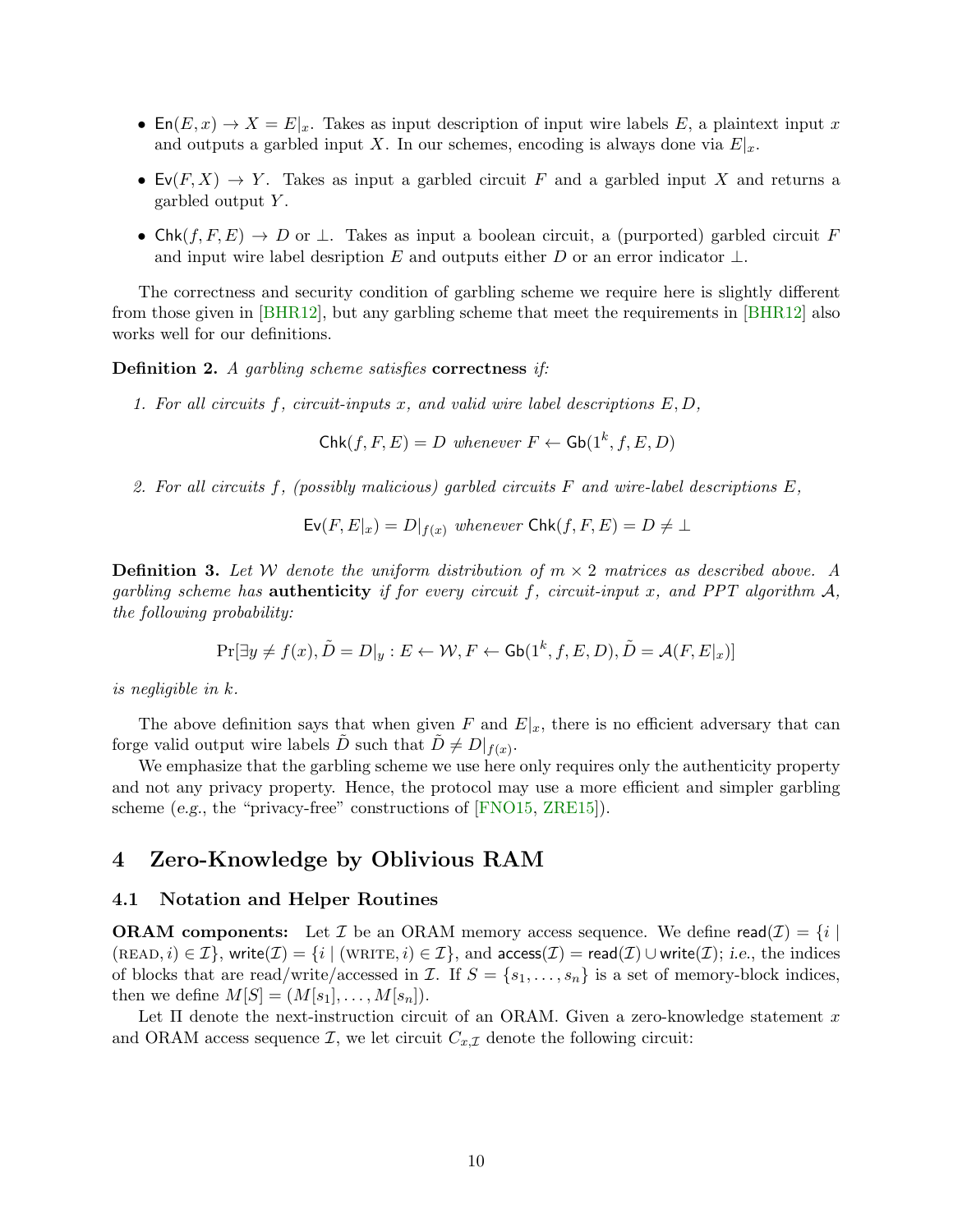

Figure 6: Summary of variables and notation used in the protocol.

<span id="page-10-0"></span>
$$
C_{x,\mathcal{I}}(st, w, \widehat{M}[\text{read}(\mathcal{I})]):(inst, st, block) := \Pi(st, (x, w), \bot)for  $i = 1$  to  $|\mathcal{I}| - 1$ :  
if  $\mathcal{I}[i] = (\text{READ}, id)$  then:  
 $(st, inst, \bot) \leftarrow \Pi(st, \bot, \widehat{M}[id])$   
if  $\mathcal{I}[i] = (\text{WRITE}, id)$  then:  
 $(st, inst, block) \leftarrow \Pi(\text{st}, \bot, \bot)$   
 $\widehat{M}[id] = block$   
 $\mathcal{I}':=\mathcal{I}' || inst$   
 $z := [\mathcal{I} \stackrel{?}{=} \mathcal{I}']$   
return  $(st, z, \widehat{M} [\text{access}(\mathcal{I})])$
$$

As described in Section [2,](#page-2-1)  $C_{x,\mathcal{I}}$  is the circuit that will be garbled in the protocol. Note that both x and X are hard-coded into  $C_{x,\mathcal{I}}$ . Also, the circuit verifies that  $\mathcal{I} = \mathcal{I}'$ , and this entails checking the correctness of the witness since the final element of  $\mathcal I$  is (HALT, TRUE).

**Garbling notation:** The circuit  $C_{x,I}$  has 3 logical inputs and 3 logical outputs, and we must distinguish among them. When garbling the circuit via  $F \leftarrow \mathsf{Gb}(C_{x,\mathcal{I}}, E, D, 1^k)$ , we denote by E a description of input wire labels (i.e., two labels per wire) and D a description of output wire labels. We write  $E = E_{\text{st}}||E_{\text{wit}}||E_{\text{mem}}$ , denoting the corresponding input wire labels for state, witness, and memory blocks, respectively. We define  $D = D_{st}||D_z||D_{mem}$  similarly. When referring to a specific memory block i, we use notation  $E_{\text{mem},i}$  and  $D_{\text{mem},i}$ .

We use  $X$  to denote the prover's garbled input, and  $Y$  to denote the prover's garbled output (i.e., one label per wire). As above, we define  $X_{st}$ ,  $X_{wit}$ ,  $X_{mem}$ ,  $Y_{st}$ ,  $Y_z$ ,  $Y_{mem}$ . Finally, we have the prover maintain an array  $R_{\text{mem}}$  at all times, containing the current wire labels for all of the ORAM memory  $M$ .

For an overview of the notation used in the protocol, see Figure [6.](#page-10-0)

Temporary & permanent wire labels. Recall from Section [2](#page-2-1) that the output wire labels of a circuit are "temporary" in the sense that their authenticity is lost when the garbled circuit is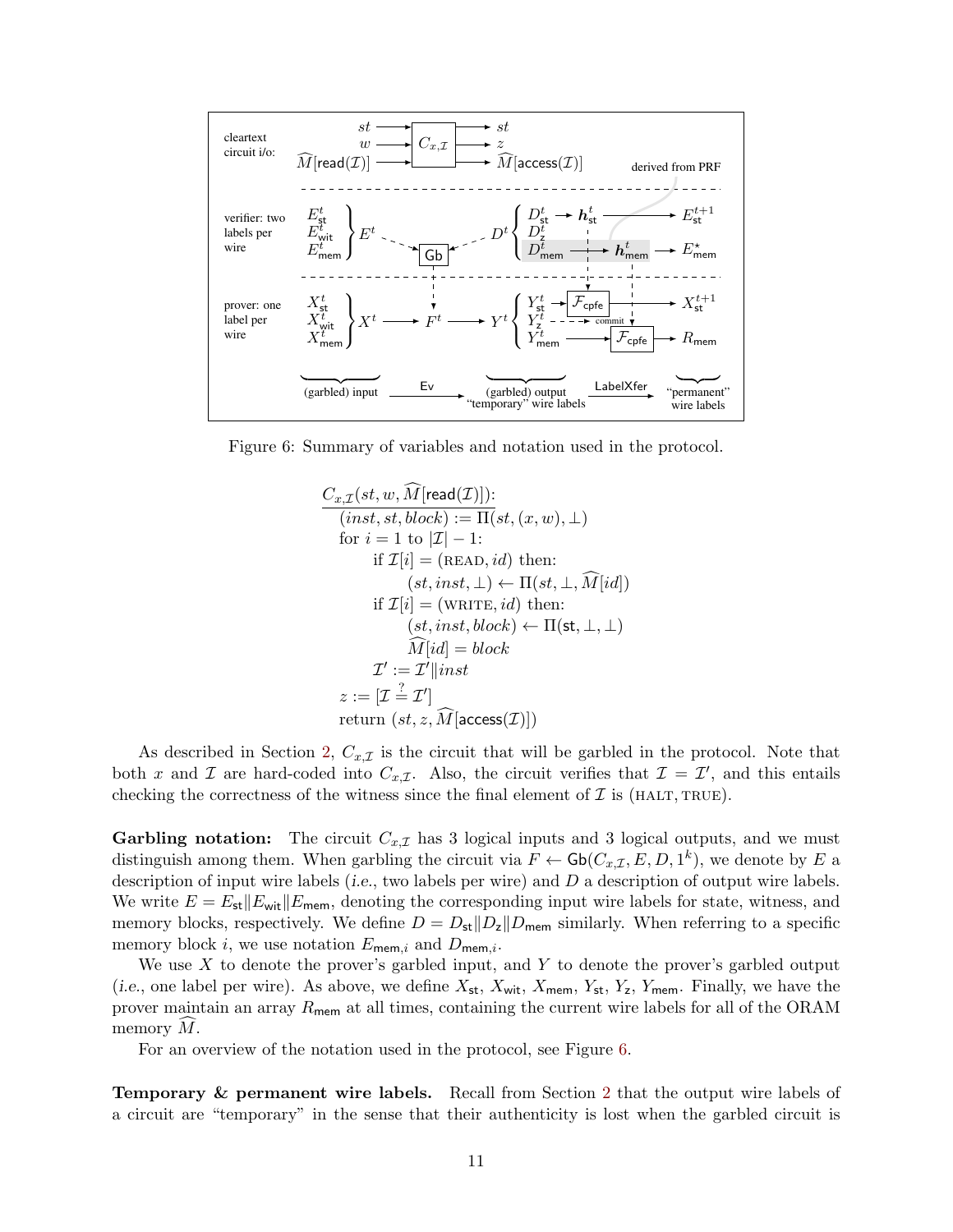opened. We use PFE to transfer the authenticity property of these temporary wire labels to a different set of "permanent" wire labels.

We transfer authenticity with the LabelXfer subprotocol, where  $Y$  is a list of "temporary" wire labels (i.e., one label per wire), and  $h$  is a list of elements from a strongly universal hash family  $H$ .

prot  $\mathsf{LabelXfer}(Y, \boldsymbol{h})$ : for  $i = 1$  to |Y| (in parallel): V sends Y |i| and P sends  $h[i]$  to an instance of  $\mathcal{F}_{\text{cpf}}$ P receives output  $Z[i] := h[i](Y[i])$ P outputs Z

Note that all instances of  $\mathcal{F}_{\text{cpfe}}$  are run in parallel and hence the protocol remains constant-round given that  $\mathcal{F}_{\text{cpfe}}$  is itself constant-round.

Selecting wire labels. Now let's consider how the verifier generates wire labels for the circuit. Recall from Section [2](#page-2-1) that the verifier uses a PRF to generate wire labels corresponding to the ORAM memory, in order to reduce storage.

Since permanent wire labels are derived by applying strongly universal functions to temporary wire labels, the verifier must also select strongly universal functions using the PRF to be able to reconstruct the choice of functions later.

Let s be the seed to a PRF. The verifier derives the *temporary* wire labels for a set  $S$  of memory block indices, last updated at time  $t$ , via the subroutine  $\mathsf{TempMemLabels}$ . The verifier derives the choice of strongly universal functions via the subroutine GenH.

Finally, the verifier derives the *current*, *permanent* wire labels for a set S of memory block indices via the subprotocol PermMemLabels. Since each block may have been last accessed a different time, the authenticated array  $\mathcal{F}_{\text{Aut}}$  is referenced. For each block, the most recent temporary wire labels and strongly universal functions are reconstructed to derive the permanent wire labels.

| func TempMemLabels $(S, t)$ :                  |                                                |
|------------------------------------------------|------------------------------------------------|
| $D := \emptyset$                               |                                                |
| for $i \in S$ :                                |                                                |
| for $j \in \{1, \ldots, l\}, b \in \{0, 1\}$ : | prot PermMemLabels $(S)$ :                     |
| $D_i[j, b] = \text{PRF}(s, 0  i  j  t  b)$     | $E := \emptyset$                               |
| $D := D  D_i$                                  | for all $i$ in $S$ (in parallel):              |
| return $D$                                     | send (ACCESS, i) to $\mathcal{F}_{\text{Aut}}$ |
|                                                | receive $t_i := T[i]$                          |
| func $\mathsf{GenH}(S,t)$ :                    | $D_i :=$ TempMemLabels( $\{i\}, t_i$ )         |
| $h = \emptyset$                                | $h_i := \text{GenH}(\{i\}, t_i)$               |
| for $i \in S$ :                                | $E_i := \mathbf{h}_i(D_i)$                     |
| for $j \in \{1, , l\}$ :                       | $E := E  E_i$                                  |
| $h_i[j] = PRF(s, 1  i  j  t)$                  | return $E$                                     |
| $\bm{h}:=\bm{h}\ \bm{h}_i$                     |                                                |
| return $\bm{h}$                                |                                                |

When h is an array of functions and D is a matrix of wire labels, the notation  $h(D)$  refers to the matrix E whose entries are  $E[j, b] = h[j](D[j, b]).$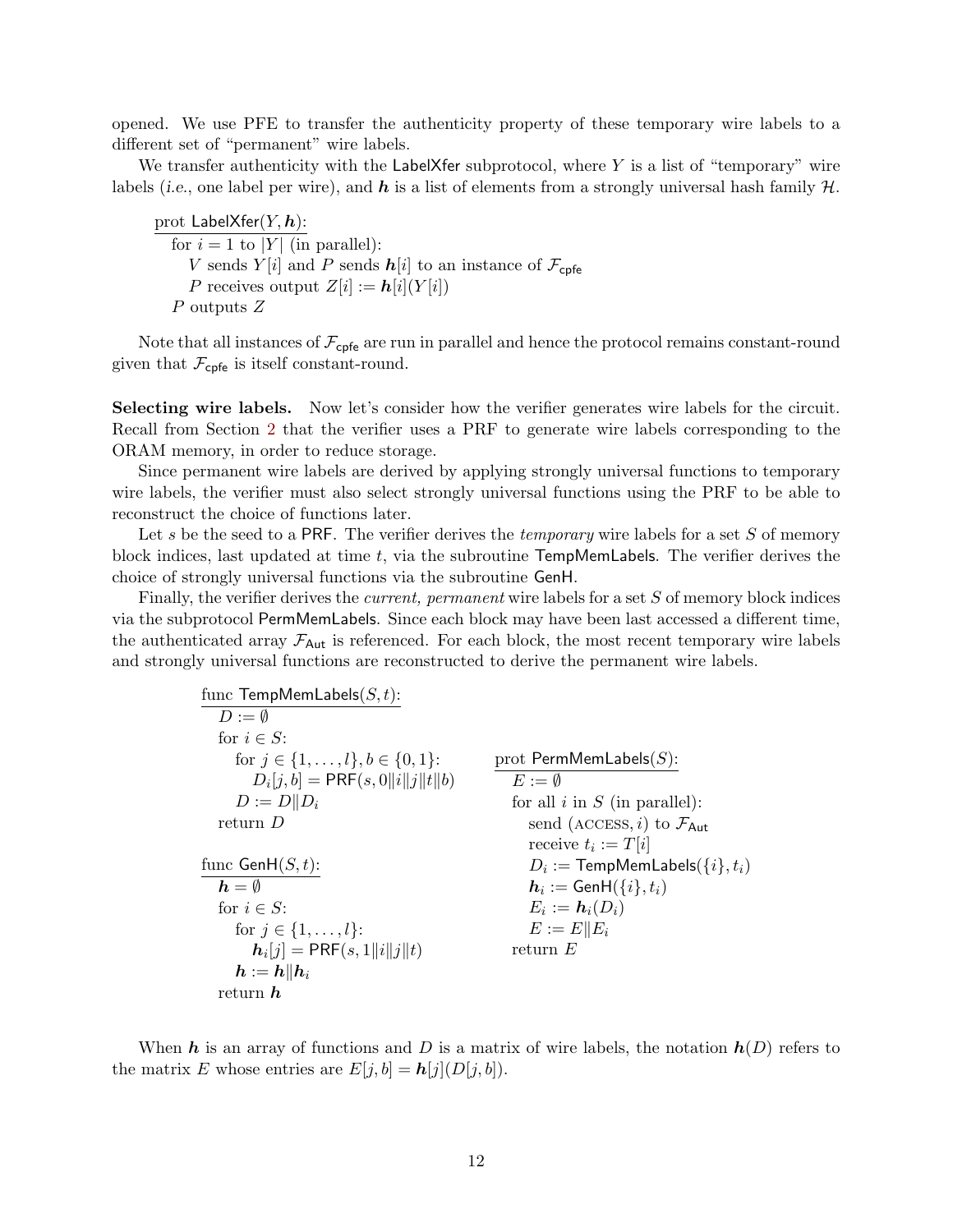### <span id="page-12-2"></span>4.2 Detailed protocol

Now we present the full protocol  $\pi$ . We refer to the prover as P and the verifier as V. The setup phase uses the initialization functionality  $\mathcal{F}_{init}$  defined in Figure [7.](#page-12-0)

- Initialize: On command (INIT, M) from P and (INIT,  $D_{st}$ ,  $D_{mem}$ ), where M is logical ORAM memory, and  $D_{st} \& D_{mem}$  are wire label descriptions, run  $(st, \widehat{M}) \leftarrow$ Initialize(1<sup>k</sup>, M). Give output  $(st, \widehat{M}, D_{\mathsf{st}}|_{st}, D_{\mathsf{mem}}|_{\widehat{M}})$  to P.
- <span id="page-12-0"></span>• Open: On command OPEN from V, give output  $(D_{st}, D_{mem})$  to P.

Figure 7: Ideal functionality  $\mathcal{F}_{init}$  for initializing an ORAM program along with wire labels.

**Setup:** On input M for prover P, let N denote the number of blocks in the ORAM encoding of M. Then both parties do the following:

- 1. *V* picks random wire label descriptions  $D_{st}^0$  and computes  $D_{mem}^0 = \text{TempMemLabels}([N], 0)$ . V also chooses a random PRF seed  $s \leftarrow \{0,1\}^k$ .
- 2. P sends (INIT, M) to  $\mathcal{F}_{init}$ ; V sends (INIT,  $D_{st}^0$ ,  $D_{mem}^0$ ) to  $\mathcal{F}_{init}$ . P receives output  $(st, \widehat{M}, Y_{st}^0 =$  $D^0_{\mathsf{st}}|_{st}, Y^0_{\mathsf{mem}} = D^0_{\mathsf{mem}}|_{\widehat{M}}).$
- [3](#page-12-1). [Transfer wire-label authenticity]: $3$ 
	- (a) V picks random vector  $h_{st}^0$  of strongly universal functions and sets  $E_{st}^1 = h_{st}^0(D_{st}^0)$ . The parties perform subprotocol LabelXfer( $Y_{st}^0$ ,  $h_{st}^0$ ), with  $P$  obtaining output  $\bm{h_{st}^0}(Y_{st}^0)$  which he stores as  $X^1_{\mathsf{st}}$ .
	- (b) V picks vector  $h_{\text{mem}}^0 = \text{GenH}([N], 0)$  and the parties perform subprotocol LabelXfer( $Y_{\text{mem}}^0 h_{\text{mem}}^0$ ). P receives output  $h_{\text{mem}}^0(Y_{\text{mem}}^0)$  which he stores as  $R_{\text{mem}}$ .
	- (c) V sends OPEN to  $\mathcal{F}_{init}$ , and P receives output  $(D_{st}^0, D_{mem}^0)$ .
- 4. P sends (INIT, N) to  $\mathcal{F}_{\text{Aut}}$  to initialize authenticated array T (with  $T[i] = 0$  for all i).

**Proofs:** On input  $(x, w)$  for the prover, let this be the the such proof. The parties do the following:

- 4. [ORAM Evaluation]: P runs  $\mathcal{I} \leftarrow \text{RAMEval}(\Pi, \widehat{M}, x, w, st)$ , then sends  $(x, \mathcal{I})$  to V. V aborts if  $\mathcal I$  is not an accepting access sequence. Note that RAMEval modifies  $\widehat{M}$  for the prover.
- 5. **[Garbling the circuit]:**  $V$  generates a garbled circuit as follows:
	- (a) V chooses input wire labels to the circuit as follows:  $E_{\text{wit}}^t$  are chosen randomly.  $E_{\text{mem}}^t$  are chosen as  $E_{\text{mem}}^t \leftarrow \text{PermMemLabels}(\text{read}(\mathcal{I}))$ . Recall that  $E_{\text{st}}^t$  has been set previously.
	- (b) V chooses output wire labels  $D^t_{\rm z}$  and  $D^t_{\rm st}$  randomly, and chooses  $D^t_{\rm mem} =$  TempMemLabels(access(*I*), *t*).
	- (c) V sets  $E^t = E^t_{\text{st}} || E^t_{\text{wit}} || E^t_{\text{mem}}$ , sets  $D^t = D^t_{\text{st}} || D^t_{\text{mem}}$ , then invokes garbling algorithm  $F^t \leftarrow \mathsf{Gb}(1^k, C_{x, \mathcal{I}}, E^t, D^t).$

<span id="page-12-1"></span><sup>&</sup>lt;sup>3</sup>This step could be easily incorporated into  $\mathcal{F}_{init}$ , but is written separately so that the remainder of the protocol has no edge-cases involving  $t = 0$ .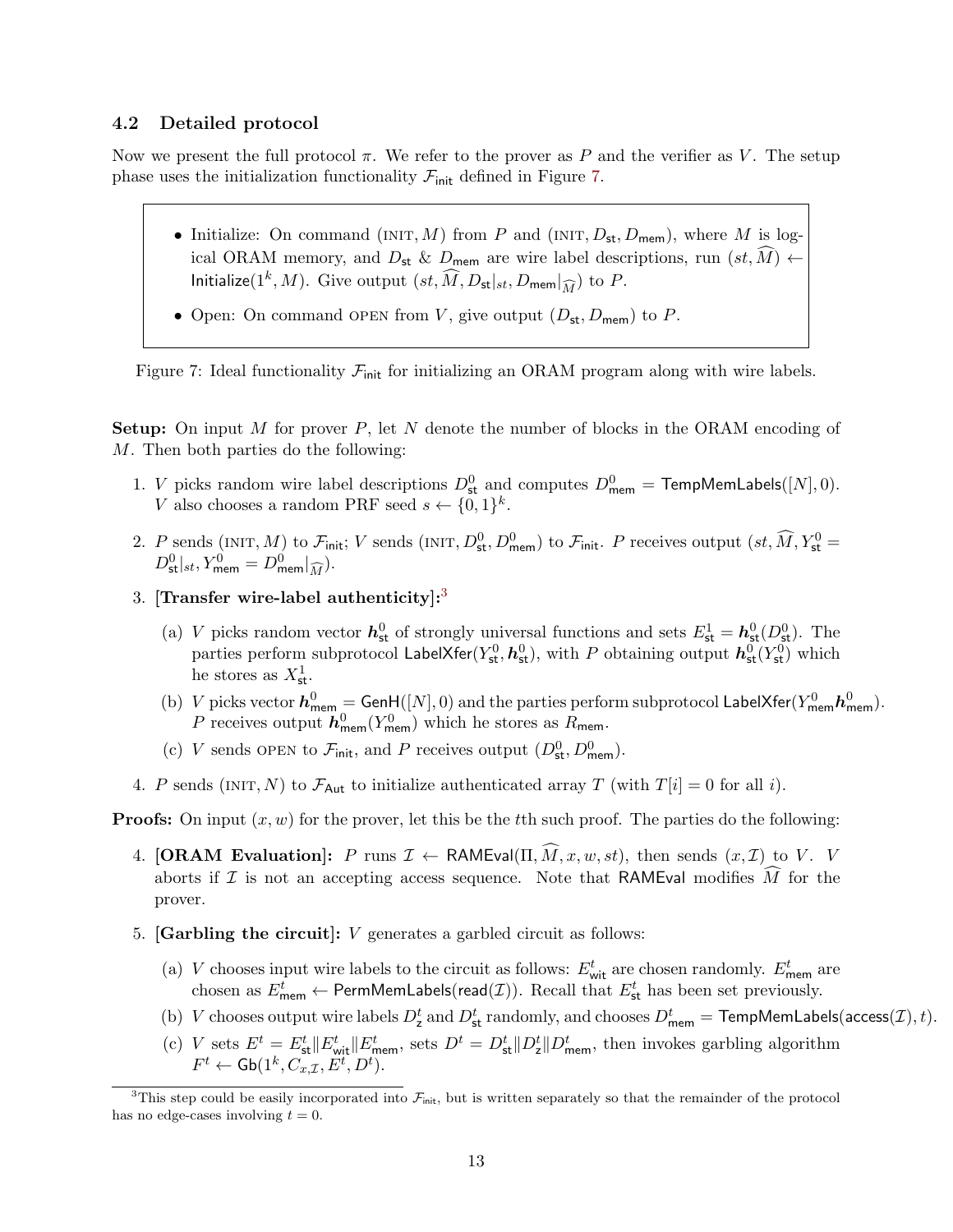### 6. [Evaluating garbled circuit]:

- (a) The parties invoke  $\mathcal{F}_{\text{otc}}$  with P giving input w and V giving input  $E_{\text{wit}}^t$ . P receives  $X_{\text{wit}}^t = E_{\text{wit}}^t|_w$ . Additionally, P finds  $X_{\text{st}}^t$  in its memory and sets  $X_{\text{mem}}^t = R_{\text{mem}}[\text{read}(\mathcal{I})]$ .
- (b) V sends  $F^t$  to P, and P evaluates the garbled circuit  $Y^t \leftarrow Ev(F^t, X^t)$ .
- (c) P commits to  $Y_{\mathsf{z}}^t$  (a single wire label) under  $\mathcal{F}_{\mathsf{com}}$ .

### 7. [Transfer wire-label authenticity]:

- (a) V picks random vector  $h_{\text{st}}^t$  of strongly universal functions and sets  $E_{\text{st}}^{t+1} = h_{\text{st}}^t(D_{\text{st}}^t)$ . The parties perform subprotocol LabelXfer( $Y_{st}^t$ ,  $\bm{h_{st}^t}$ ), with  $P$  obtaining output  $\bm{h_{st}^t}(Y_{st}^t)$  which he stores as  $X_{\text{st}}^{t+1}$ .
- (b) V picks vector  $h_{\text{mem}}^t = \text{GenH}(\text{access}(\mathcal{I}), t)$  and the parties perform subprotocol LabelXfer( $Y_{\text{mem}}^t$ ,  $h_{\text{mem}}^t$ ). P receives output  $\mathbf{h}_{\mathsf{mem}}^t(Y_{\mathsf{mem}}^t)$  which he stores as  $R_{\mathsf{mem}}[\mathsf{access}(\mathcal{I})].$

### 8. [Check garbled circuit]:

- (a) V sends OPEN to the  $\mathcal{F}_{\text{otc}}$ -instance from time t, and P receives output  $E_{\text{wit}}^t$ .
- (b) V sends OPEN to the PFE-instances used for the state wire labels in time  $t 1$ . The prover thus obtains  $h_{\text{st}}^{t-1}$  and sets  $E_{\text{st}}^{t} = h_{\text{st}}^{t-1}(D_{\text{st}}^{t-1}).$
- (c) For each  $i \in \text{read}(\mathcal{I})$ , verifier sends OPEN to the PFE-instances used for memory block i in time  $T[i]$ . The prover thus obtains  $\boldsymbol{h}_{\text{mem},i}^{T[i]}$  and sets  $E_{\text{mem},i}^t = \boldsymbol{h}_{\text{mem},i}^{T[i]}(D_{\text{mem},i}^{T[i]}).$
- (d) The verifier sets  $E^t = E^t_{\text{st}} || E^t_{\text{wit}} || E^t_{\text{mem}}$  and runs  $D^t = \text{Chk}(C_{x,\mathcal{I}}, F^t, E^t)$ . If the result is ⊥, then *V* aborts. Otherwise, *V* opens his commitment to  $Y^t$ .
- 9. [Check prover's output]: V checks whether  $Y_{z}^{t} = D_{z}^{t}|_{\text{TRUE}}$ . If not, then V aborts the protocol. Otherwise, V outputs  $(\text{ACCEPT}, t, x)$ .
- 10. [Update T]: For all  $i \in \text{access}(\mathcal{I})$  (in parallel), V sends (UPDATE,  $i, t$ ) to  $\mathcal{F}_{\text{Aut}}$ .

**Other discussion.** Our protocol is written in a hybrid model with access to various setup functionalities. In particular,  $\mathcal{F}_{\text{cpf}e}$  is a *reactive* functionality, and our protocol involves many  $(O(|M|))$ instances of  $\mathcal{F}_{\text{cpf}e}$  that remain "active" between ZK proofs. We have shown how the verifier's *inputs* to the  $\mathcal{F}_{\text{cpfe}}$  instances can be derived from a PRF, eliminating the need to explicitly store them. However, when these  $\mathcal{F}_{\text{cpfe}}$  instances are realized by concrete protocols, both parties are required to keep internal state between the PFE phase and opening phase. Hence, the verifier's random coins for the  $\mathcal{F}_{\text{cpf}}$ -protocols should also be derived from a PRF. In that way, the verifier's entire view can be reconstructed as needed when it is time to OPEN each  $\mathcal{F}_{\text{cpfe}}$  instance.

#### 4.3 Security Proof

**Theorem 4.** The protocol  $\pi$  presented in Section [4.2](#page-12-2) is a secure realization of the  $\mathcal{F}^{\mathcal{R}}_{2\mathsf{K}}$  functionality.

Proof. We describe two simulators, depending on which party is corrupted.

Prover is corrupt: The primary role of the simulator in this case is to extract the witness from P. We construct the simulator in a sequence of hybrid interactions:

 $\mathcal{H}_0$ : Simulator plays the role of an honest verifier V (who has no input) and all ideal functionalities. In particular, the simulator obtains all of  $P$ 's inputs to the ideal functionalities. This interaction is identical to the real interaction with  $\pi$ .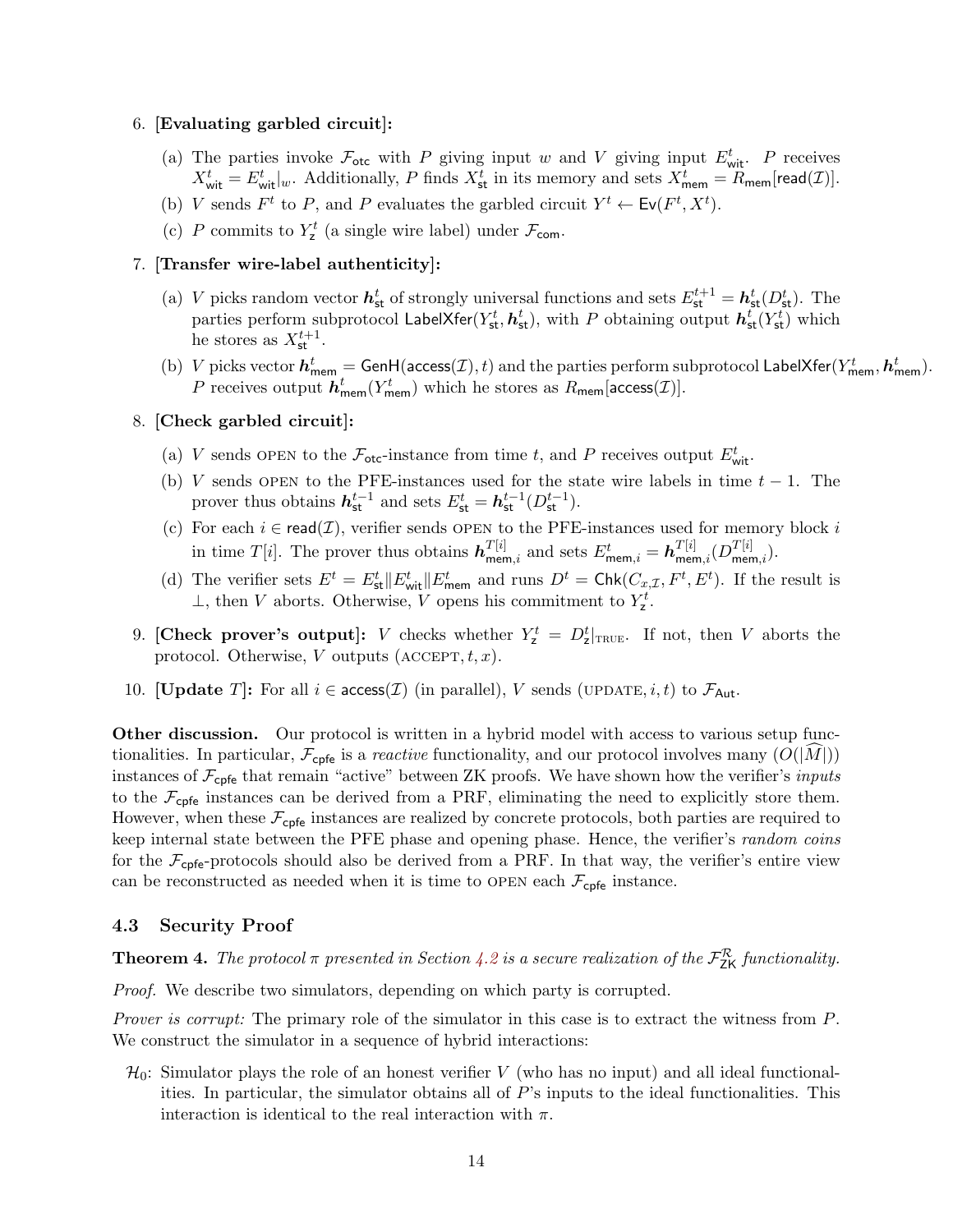- $\mathcal{H}_1$ : Same as  $\mathcal{H}_0$  except that instead of using a PRF, the simulated verifier chooses output wire labels  $D_{\sf mem}^t$  and  $\bm{h}_{\sf mem}^t$  functions uniformly (in TempMemLabels and GenH). We have  ${\cal H}_1 \approx$  $\mathcal{H}_0$  by the security of the PRF.
- $\mathcal{H}_2$ : Same as  $\mathcal{H}_1$  except that the simulator aborts in certain cases as follows. The simulator has initially generated M and st (while simulating  $\mathcal{F}_{\text{init}}$ ) and obtains w as P's input to  $\mathcal{F}_{\text{otc}}$  in each step (6a). Hence, each time in step 6, the simulator executes  $C_{x,\mathcal{I}}(st, w, \tilde{M}$ [read(*I*)])  $\rightarrow$  $(st, z, M$ [access $(\mathcal{I})$ ]), updating its internal st and  $\widehat{M}$ .

In the LabelXfer subprotocols in steps  $(3)$  and  $(7)$ ,  $P$  is meant to provide his garbled output  $Y_{\text{mem}}^t$  and  $Y_{\text{st}}^t$  to the  $\mathcal{F}_{\text{cpfe}}$  functionalities. Similarly, in step (6c), the prover is expected to commit to  $Y_{z}^{t}|_{\text{TRUE}}$ . In  $\mathcal{H}_{2}$ , the simulator artificially aborts if P provides a valid encoding  $D^t|_y$  for y not equal to the simulated output of  $C_{x,\mathcal{I}}$  at time t.

Now we claim that the simulator artificially aborts with only negligible probability (so  $\mathcal{H}_1 \approx$  $\mathcal{H}_2$ ) and that the prover's view of  $E^t$  during step (7) in time t can be simulated given only  $E_{\text{mem}}^t|_{\widehat{M}[\text{read}(\mathcal{I})]}$  and  $E_{\text{st}}^t|_{st}$ . This follows essentially from the authenticity property of the garbling scheme and the strong-universal hashing property of  $H$ .

Consider the LabelXfer subprotocol in step (3) (i.e., time  $t = 0$ ). At this time, all wire labels in  $D^0$  besides  $D_{\text{mem}}^0|_{\widehat{M}}$  and  $D_{\text{mem}}^0|_{st}$  are independent of the adversary's view by definition of the  $\mathcal{F}_{init}$  functionality. Hence, the simulator artificially aborts with negligible probability during these steps. Conditioned on not aborting, the action of the strongly universal hash functions on the "wrong" wire labels of  $D^0$  — and hence the value of the "wrong" input wire labels in  $E^1$  — is distributed independently of P's view. Thus P's view in step (6) can be simulated given only the claimed subset of  $E^1$ .

Inductively, the prover's view of  $E^t$  at the time of the LabelXfer steps depends only on the "expected" input wire labels. Hence, the simulator artificially aborts with negligible probability, due to the authenticity property of the garbling scheme. As above, conditioned on not aborting, the strong universal hashing property ensures that the prover's view of  $E^{t+1}$ depends only on the claimed subset of  $E^{t+1}$ .

 $\mathcal{H}_3$ : Same as  $\mathcal{H}_2$  except that in step (2) the simulator sends P's input M to  $\mathcal{F}_{\mathsf{ZK}}^{\mathcal{R}}$ . In step (9), if the simulated verifier does not abort, then the simulator sends  $(x, w_{\text{real}})$  to  $\mathcal{F}_{\text{ZK}}^{\mathcal{R}}$  (where w was extracted from the prover in step (6a). We claim that the output of the ideal verifier always matches that of the simulated verifier. The simulated verifier accepts the proof if P has committed to  $D_z^t|_{\text{TRUE}}$ . Provided that the simulator has not artificially aborted, then it must be that the simulated  $C_{x,\mathcal{I}}$  has output  $z = \text{TRUE}$ . By the correctness of the RAM program, it must be that  $w_{\text{real}}$  is a valid witness for x.

Hence, the simulator implicit in  $\mathcal{H}_3$  is our final simulator.

Verifier is corrupt: In this case, the primary role of the simulator is to simulate its view without knowledge of the witness  $w$ . We note that the only information that needs to be simulated in each proof is the memory access sequence  $\mathcal I$  and the opened commitment to output wire label  $Y^t_{\mathsf{z}}$ . Again we proceed in a sequence of hybrid interactions.

 $\mathcal{H}_0$ : Simulator plays the role of an honest prover P (including M and witnesses w as input) and all ideal functionalities. Hence, the simulator obtains all of  $V$ 's inputs to the ideal functionalities. This interaction is identical to the real interaction with  $\pi$ .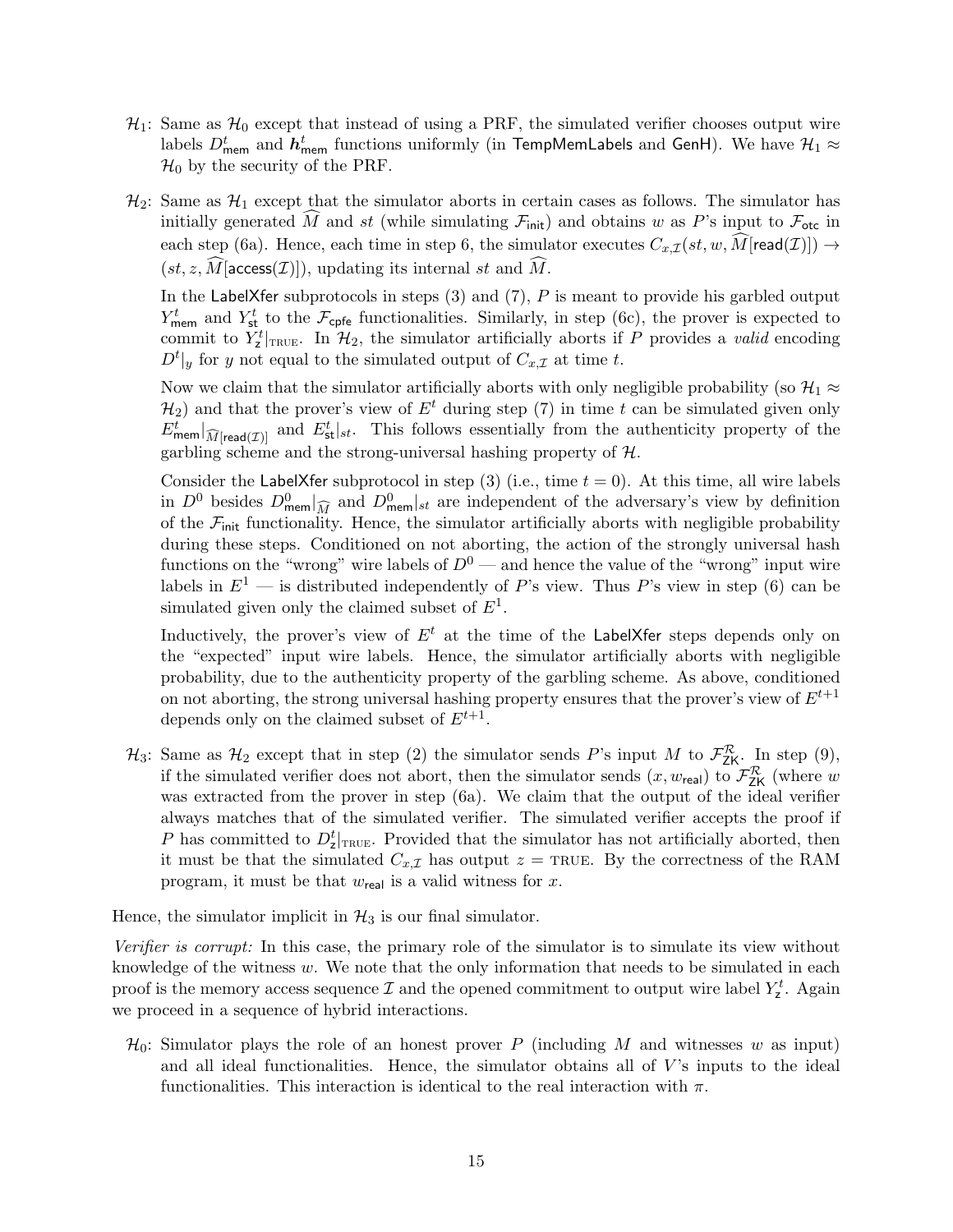$\mathcal{H}_1$ : Same as  $\mathcal{H}_0$  except for the following changes. An honest prover computes  $D^t$  in step (8d) when the verifier decommits to certain inputs to ideal functionalities. Here we have the simulator perform the same computations, but as soon as possible given the ability to see the verifier's inputs to the functionalities. Hence, in step (6c), the simulator will know the entire contents of  $D<sup>t</sup>$ . Instead of evaluating the garbled circuit to obtain garbled output  $Y_{\mathbf{z}}^{t}$ , we have the simulator simply commit to  $D_z^t|_{\text{TRUE}}$ .

This commitment is only opened when the garbled circuit  $F<sup>t</sup>$  is shown to be correct. Hence,  $\mathcal{H}_0 \equiv \mathcal{H}_1.$ 

 $\mathcal{H}_2$ : Same as  $\mathcal{H}_1$  except for the following changes. Note that in  $\mathcal{H}_1$  the simulator uses secret values M and  $w$  only to generate the memory access sequence  $\mathcal{I}$ . All of the simulated prover's other inputs to ideal functionalities can be set to dummy values, as V gets no outputs. So in  $\mathcal{H}_2$ we have the simulated prover generate  $\mathcal I$  in step (4) using the ORAM simulator instead of actually executing the RAM program itself. We have  $\mathcal{H}_1 \approx \mathcal{H}_2$  by the security of the ORAM.

The simulator implicit in  $\mathcal{H}_2$  defines our final simulator, since it no longer requires the secret values M and w to operate.

 $\Box$ 

This completes the security proof of our protocol.

# Acknowledgements

We thank anonymous CRYPTO reviewers for helpful feedback. Zhangxiang Hu and Mike Rosulek were supported by NSF award CCF-1149647.

# References

- <span id="page-15-3"></span>[AHMR15] Arash Afshar, Zhangxiang Hu, Payman Mohassel, and Mike Rosulek. How to efficiently evaluate RAM programs with malicious security. In Elisabeth Oswald and Marc Fischlin, editors, Advances in Cryptology - EUROCRYPT 2015, Part I, volume 9056 of Lecture Notes in Computer Science, pages 702–729. Springer, 2015.
- <span id="page-15-4"></span>[BHR12] Mihir Bellare, Viet Tung Hoang, and Phillip Rogaway. Foundations of garbled circuits. In Ting Yu, George Danezis, and Virgil D. Gligor, editors, ACM CCS 12: 19th Conference on Computer and Communications Security, pages 784–796. ACM Press, October 2012.
- <span id="page-15-2"></span>[Blo70] Burton H Bloom. Space/time trade-offs in hash coding with allowable errors. Communications of the ACM, 13(7):422–426, 1970.
- <span id="page-15-0"></span>[CDS94] Ronald Cramer, Ivan Damgård, and Berry Schoenmakers. Proofs of partial knowledge and simplified design of witness hiding protocols. In Yvo Desmedt, editor, Advances in Cryptology – CRYPTO'94, volume 839 of Lecture Notes in Computer Science, pages 174–187. Springer, August 1994.
- <span id="page-15-1"></span>[CM99] Jan Camenisch and Markus Michels. Proving in zero-knowledge that a number is the product of two safe primes. In Jacques Stern, editor, Advances in Cryptology – EUROCRYPT'99, volume 1592 of Lecture Notes in Computer Science, pages 107–122. Springer, May 1999.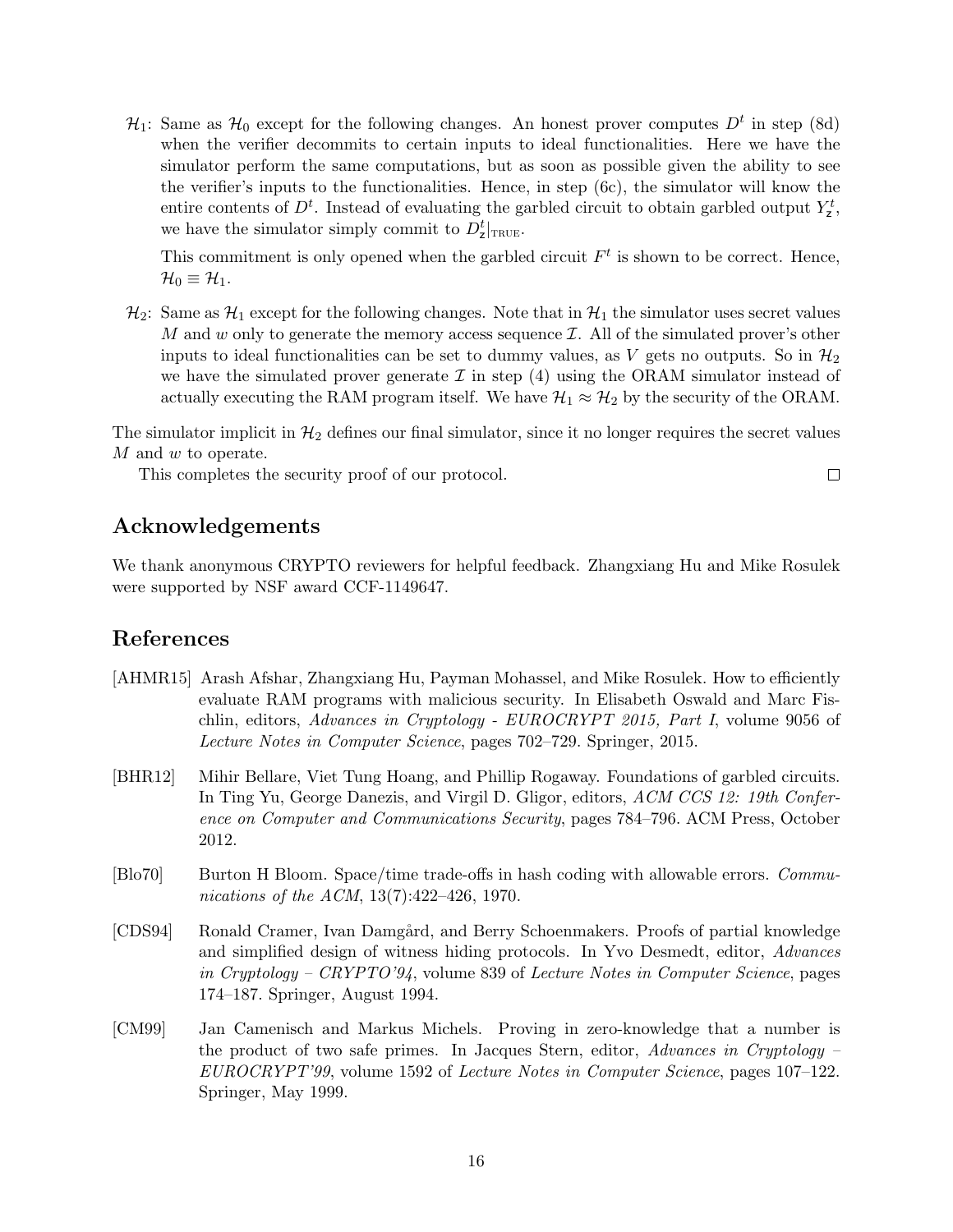- <span id="page-16-11"></span>[CP13] Kai-Min Chung and Rafael Pass. A simple ORAM. Cryptology ePrint Archive, Report 2013/243, 2013. <http://eprint.iacr.org/2013/243>.
- <span id="page-16-7"></span>[FNO15] Tore Kasper Frederiksen, Jesper Buus Nielsen, and Claudio Orlandi. Privacy-free garbled circuits with applications to efficient zero-knowledge. In Eurocrypt, 2015. To appear.
- <span id="page-16-4"></span>[GHL+14] Craig Gentry, Shai Halevi, Steve Lu, Rafail Ostrovsky, Mariana Raykova, and Daniel Wichs. Garbled RAM revisited. In Phong Q. Nguyen and Elisabeth Oswald, editors, Advances in Cryptology – EUROCRYPT 2014, volume 8441 of Lecture Notes in Computer Science, pages 405–422. Springer, May 2014.
- <span id="page-16-5"></span>[GKK+12] S. Dov Gordon, Jonathan Katz, Vladimir Kolesnikov, Fernando Krell, Tal Malkin, Mariana Raykova, and Yevgeniy Vahlis. Secure two-party computation in sublinear (amortized) time. In Ting Yu, George Danezis, and Virgil D. Gligor, editors, ACM CCS 12: 19th Conference on Computer and Communications Security, pages 513–524. ACM Press, October 2012.
- <span id="page-16-0"></span>[GMR89] Shafi Goldwasser, Silvio Micali, and Charles Rackoff. The knowledge complexity of interactive proof systems. SIAM Journal on Computing, 18(1):186–208, 1989.
- <span id="page-16-6"></span>[GO96] Oded Goldreich and Rafail Ostrovsky. Software protection and simulation on oblivious RAMs. J. ACM, 43(3):431–473, 1996.
- <span id="page-16-1"></span>[GS08] Jens Groth and Amit Sahai. Efficient non-interactive proof systems for bilinear groups. In Nigel P. Smart, editor, Advances in Cryptology – EUROCRYPT 2008, volume 4965 of Lecture Notes in Computer Science, pages 415–432. Springer, April 2008.
- <span id="page-16-10"></span>[IPS09] Yuval Ishai, Manoj Prabhakaran, and Amit Sahai. Secure arithmetic computation with no honest majority. In Omer Reingold, editor, TCC 2009: 6th Theory of Cryptography Conference, volume 5444 of Lecture Notes in Computer Science, pages 294–314. Springer, March 2009.
- <span id="page-16-2"></span>[JKO13] Marek Jawurek, Florian Kerschbaum, and Claudio Orlandi. Zero-knowledge using garbled circuits: how to prove non-algebraic statements efficiently. In Ahmad-Reza Sadeghi, Virgil D. Gligor, and Moti Yung, editors, ACM CCS 13: 20th Conference on Computer and Communications Security, pages 955–966. ACM Press, November 2013.
- <span id="page-16-8"></span>[KK12] Vladimir Kolesnikov and Ranjit Kumaresan. Improved secure two-party computation via information-theoretic garbled circuits. In Ivan Visconti and Roberto De Prisco, editors, SCN 12: 8th International Conference on Security in Communication Networks, volume 7485 of Lecture Notes in Computer Science, pages 205–221. Springer, September 2012.
- <span id="page-16-9"></span>[KS06] Mehmet Kiraz and Berry Schoenmakers. A protocol issue for the malicious case of Yao's garbled circuit construction. In 27th Symposium on Information Theory in the Benelux, pages 283–290, 2006.
- <span id="page-16-3"></span>[LO13] Steve Lu and Rafail Ostrovsky. How to garble RAM programs. In Thomas Johansson and Phong Q. Nguyen, editors, Advances in Cryptology – EUROCRYPT 2013, volume 7881 of Lecture Notes in Computer Science, pages 719–734. Springer, May 2013.